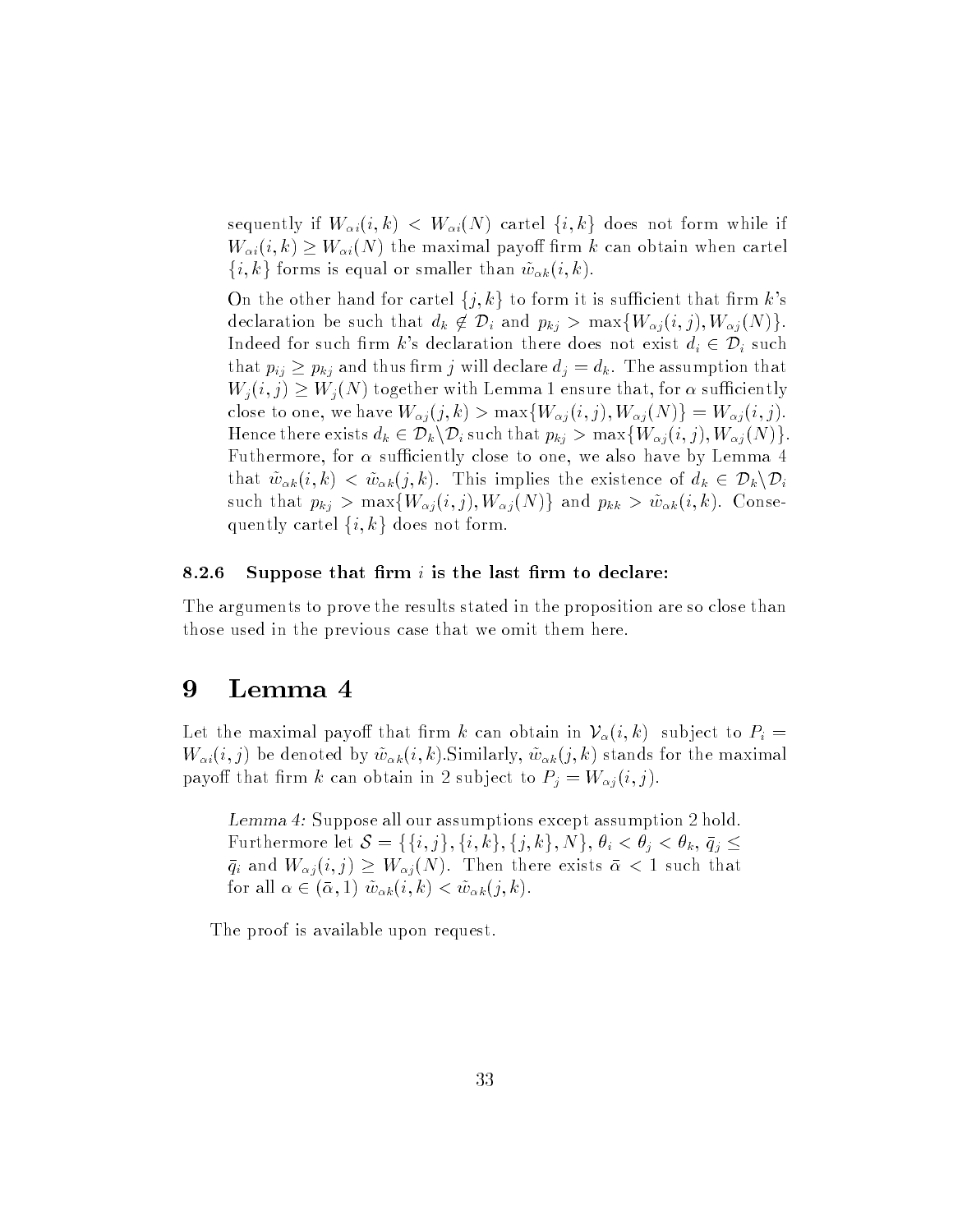### 8.2.5 Suppose that firm *j* is the last firm to declare:

1. Let firm k be the second firm to declare. For the cartel  $\{i, j\}$  to form it must be the case that  $d_i \in \mathcal{D}_j \backslash \mathcal{D}_k$  and  $d_k$  is such that  $p_{kj} \leq p_{ij}$ (the equality between  $p_{kj}$  and  $p_{ij}$  is allowed only if firm j, facing two indifferent alternatives, chooses to declare  $d_i = d_i$ ). In this case firm  $j$  will obtain at most  $W_{\alpha j}(i,j)$  while firm  $k$  will obtain a zero payoff. However, by Lemma 1, if  $\alpha$  is sufficiently close to one then for any  $d_i$ which does not belong to  $\mathcal{D}_i \cap \mathcal{D}_k$  there exists  $d_k \in \mathcal{D}_i \cap \mathcal{D}_k$  such that  $p_{kj} > p_{ij}$  and  $p_{kk} > w_{\alpha k}(j, k) > 0$ . Therefore cartel  $\{i, j\}$  does not form.

For cartel  $\{i, k\}$  to form it must be the case that  $d_i \in \mathcal{D}_k \backslash \mathcal{D}_j$  and  $d_i = d_k$ . But since  $d_i \notin \mathcal{D}_j$  firm j will maximize its payoff by declaring  $d_j = d_k$  as long as  $d_k \in \mathcal{D}_k$  and  $p_{kj} > 0$ . Therefore once  $d_i \notin \mathcal{D}_i \cap \mathcal{D}_j$ firm k can obtain a payoff of at least  $W_{\alpha k}(j, k)$  while it obtains at most  $W_{\alpha k}(i, k)$  by declaring  $d_k = d_i$ . By Lemma 1, for  $\alpha$  sufficiently close to one,  $W_{\alpha k}(i,k) < W_{\alpha k}(j,k)$  and consequently cartel  $\{i,k\}$  does not form.

2. Let  $\lim_{k \to \infty} i$  be the second  $\lim_{k \to \infty}$  to declare. Define  $\nu_i^{\perp}(a_k) = \{a_i \in \mathbb{R}^d : a_i \in \mathbb{R}^d : a_i \in \mathbb{R}^d\}$  $\mathcal{D}_i$  |  $p_{ii} \geq p_{ki}$  and  $(d_i, d_k)$  is such that firm j's best-response is  $d_j =$  $d_i$ . For cartel  $\{i, j\}$  to form a necessary condition is that firm k makes a declaration such that  $D_i^{\pm}(a_k) \setminus D_k \neq \emptyset$ . But if firm k makes such a declaration it will obtain a zero payoff while we know by Lemma 1 that, for  $\alpha$  sufficiently close to one, there exists  $d_k \in \mathcal{D}_k \backslash \mathcal{D}_i$  such that it obtains a payoff strictly greater than  $w_{\alpha k}(j, k) > 0$  and for which  $D_i^{\tau}(a_k)\setminus D_k = \emptyset$ . Consequently cartel  $\{i, j\}$  does not form.

Now for cartel  $\{i, k\}$  to form it is necessary that firm k makes a declaration such that  $d_k \notin \mathcal{D}_j$  and  $p_{ki} \ge \max\{W_{\alpha i}(i,j), W_{\alpha i}(N)\}\.$  Indeed if  $d_k \notin \mathcal{D}_j$  then firm j will declare  $d_j = d_i$  as long as  $d_i \in \mathcal{D}_j$  and  $p_{ij} > 0$ . Accordingly for  $d_k$  such that  $d_k \notin \mathcal{D}_j$  firm i can obtain either  $W_{\alpha i}(i,j)$  -by declaring:  $d_i^i = (\{i,j\}, (W_{\alpha i}(i,j), w_{\alpha j}(i,j), 0))$  or the maximal payon, denoted by  $F_i^+(e)$ , that lift v can obtain in  $\mathcal{V}_\alpha(N)$  when  $\Gamma_j = \epsilon > 0$  and  $\Gamma_k = 0$ , by declaring  $a_i^+ = (N, (F_i^+ (\epsilon), \epsilon, 0), \ F_i^+ (\epsilon))$ tends to  $W_{\alpha i}(N)$  when  $\epsilon$  tends to zero. It follows that if  $d_k \notin \mathcal{D}_j$ and  $p_{ki} < \max\{W_{\alpha i}(i,j), W_{\alpha i}(N)\}\)$  then firm i will maximize its payoff by declaring either  $d_i^c$  or  $d_i^s$  and cartel  $\{i,k\}$  does not form. Con-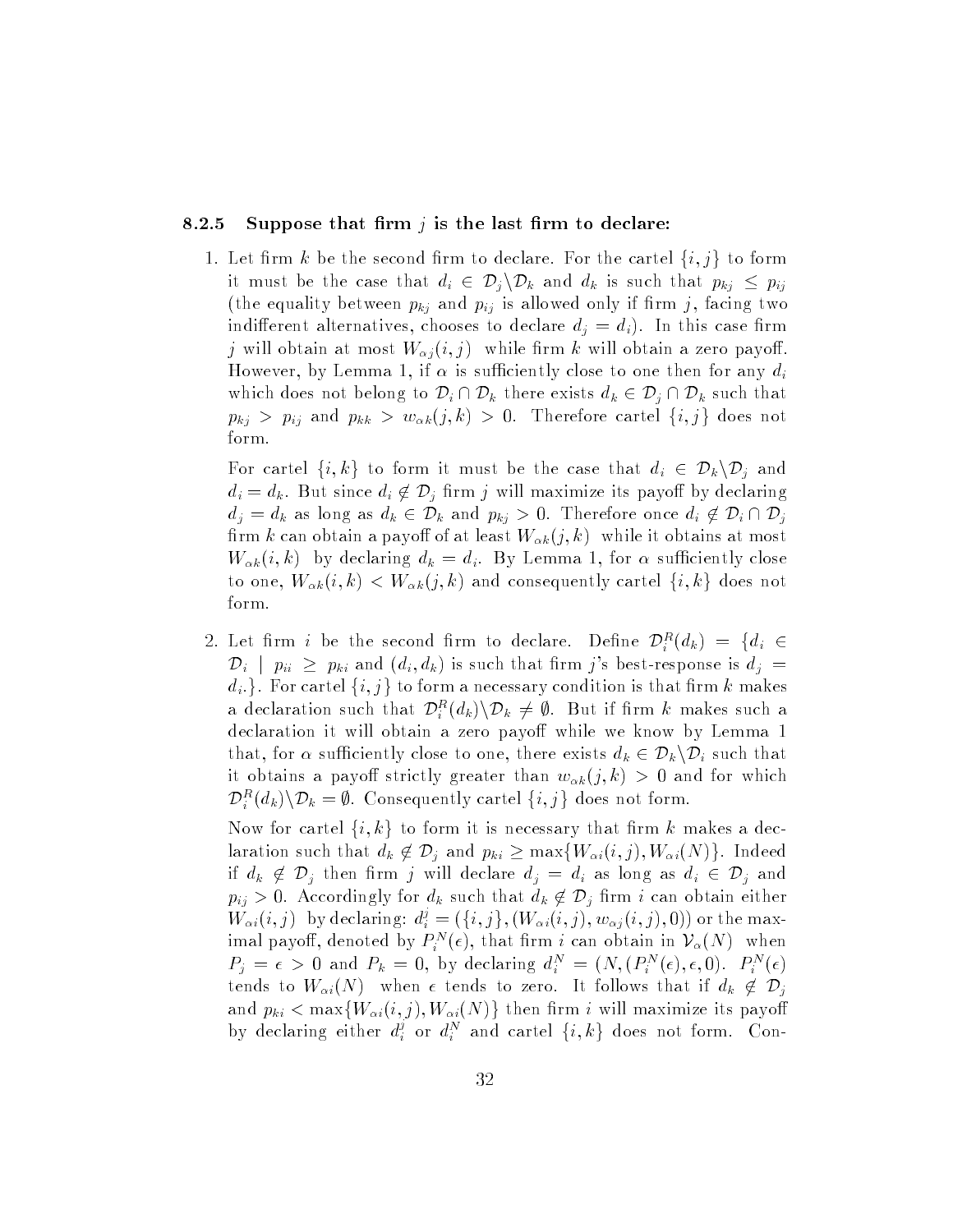### 8.2.4 Suppose that firm  $k$  is the last firm to declare:

1. Let firm j be the second firm to declare. For the cartel  $\{i, j\}$  to form it must be the case that  $d_i = d_j, d_i \in \mathcal{D}_j \backslash \mathcal{D}_k$ . But if firm i makes a declaration belonging to  $\mathcal{D}_j \backslash \mathcal{D}_k$ , firm j will obtain at most  $W_{\alpha j}(i, j)$ by declaring  $a_j = a_i$  while it will receive  $W_{\alpha j}(j, \kappa)$  if it declares  $a_i^* =$  $((j, \kappa), (0, W_{\alpha j}(j, \kappa), w_{\alpha k}(j, \kappa))))$ , since for such declarations  $(a_i, a_j)$  firm k will maximize its payon by declaring  $a_k = a_{\hat{i}}$ . By Lemma 1 we know that, for  $\alpha$  sufficiently close to one,  $W_{\alpha i}(j, k) > W_{\alpha i}(i, j)$  and therefore cartel  $\{i, j\}$  does not form.

For cartel  $\{i, k\}$  to form it must be the case that  $d_i \notin \mathcal{D}_i \cap \mathcal{D}_i$ . If firm  $j$  makes a declaration which induces firm  $k$  to declare  $d_k = d_i$  then it will receive a zero payoff. However for any  $p_{ik} \in [w_{\alpha k}(i, k), W_{\alpha k}(i, k)]$ we know by Lemma 1 that, for  $\alpha$  sufficiently close to one, there exists  $d_j \in \mathcal{D}_j \cap \mathcal{D}_k$  such that  $p_{jk} > p_{ik}$  and  $p_{jj} > w_{\alpha j} (j, k) > 0$ . Therefore cartel  $\{i, k\}$  does not form.

2. Let firm i be the second firm to declare. For the cartel  $\{i, j\}$  to form it must be the case that  $d_i = d_j, d_j \in \mathcal{D}_i \backslash \mathcal{D}_k$ . But if firm j makes such a declaration firm i will receive at most  $W_{\alpha i}(i, j)$  by declaring  $a_i = a_j$  while it will receive  $W_{\alpha i}(i,k)$  if it declares  $a_i^* =$  $(\{i,\kappa\},W_{\alpha i}(i,\kappa),0,w_{\alpha k}(i,\kappa)))$  since for such  $(a_j,a_i)$  firm  $\kappa$  will maximize its payon by declaring  $a_k = a_i^{\perp}$ . By Lemma 1, for  $\alpha$  sufficiently close to one,  $W_{\alpha i}(i, k)$  is stricly greater than  $W_{\alpha i}(i, j)$  and therefore cartel  $\{i, j\}$  does not form.

For cartel  $\{i, k\}$  to form it must be the case that  $d_i \in \mathcal{D}_k \backslash \mathcal{D}_j$  and  $d_i \notin \mathcal{D}_j \cap \mathcal{D}_k$  and  $d_j$  is such that  $p_{ik} \geq p_{jk}$  (the equality between  $p_{ik}$  and  $p_{ik}$  is allowed only if firm k, facing two indifferent alternatives, chooses to declare  $d_k = d_j$ ). In this situation firm j will obtain a zero payoff while firm k will obtain at most  $W_{\alpha k}(i, k)$ . However, by Lemma 1, we know that, for  $\alpha$  sufficiently close to one, there exists  $d_i \in \mathcal{D}_i \cap \mathcal{D}_k$ such that  $p_{jk} > W_{\alpha k}(i, k)$  and  $p_{jj} > w_{\alpha j}(j, k) > 0$ . Consequently cartel  $\{i, k\}$  does not form.

Summing up, if  $k$  is the last firm to declare, Lemma 1 is sufficient to ensure that the cartel which form is either  $\{j, k\}$  or N.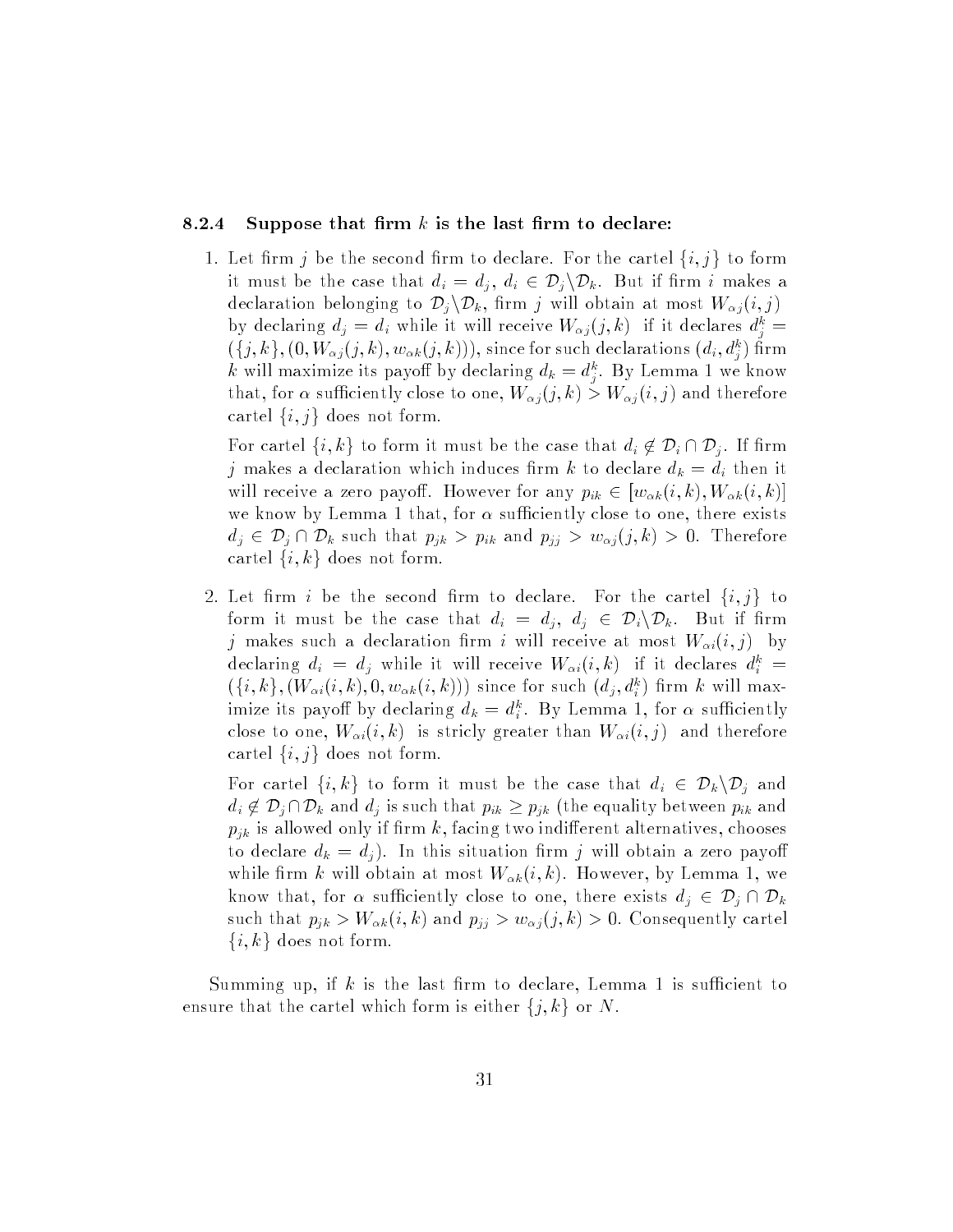satisfy: (i)  $d_i$  can be anything if  $d_j = d_k$ ; (ii)  $d_i = d_j$  if  $p_{ji} > p_{ki}$ ; (iii)  $d_i = d_k$  if  $p_{ki} > p_{ji}$ .

- 2. Let firm k be the second firm to declare. If  $d_i \notin \mathcal{D}_k$ , i.e. firm j proposes the formation of cartel  $\{i, j\}$ , then firm k will receive a zero payoff if it makes a declaration such that the best-response to  $(d_i, d_k)$ is  $d_i = d_j$ . However, for  $\alpha$  sufficiently close to one, Lemma 1 ensures that, for any  $d_j \notin \mathcal{D}_k$ , there exists a  $d_k \in \mathcal{D}_k$  with  $p_{ki} > p_{ji}$  and  $p_{kk} > w_{\alpha k}(i, k) > p_{jk} = 0.$  Therefore cartel  $\{i, j\}$  does not form.
- 3. Let firm  $j$  be the second firm to declare. Firm  $k$  receives zero if  $\{i,j\}$ forms. This, however, can be prevented by firm  $k$ : from Lemma 1, it can make a declaration with  $p_{ki} > W_{\alpha i}(i,j)$  and  $s = \{i, k\}$ . Therefore, since a cartel forms and using subgame perfection,  $\{i,j\}$  cannot form.

1.3 Let  $\mathcal{S} = \{\{i, j\}, \{i, k\}, \{j, k\}, N\}$  and  $\theta_i < \theta_i < \theta_k$ , then cartel  $\{i, j\}$  does not form. Furthermore if in addition  $\bar{q}_j \leq \bar{q}_i$  and  $W_{\alpha j} (i, j) \geq 0$  $W_{\alpha i}(N)$  then cartels  $\{i, j\}$  and  $\{i, k\}$  do not form.

Remark immediately since  $\{i, j\}$ ,  $\{i, k\}$  and  $\{j, k\}$  are simultaneously feasible we have  $\bar{g}_i = \bar{g}_j = \bar{g}_k = 0$ .

To begin with let us characterize the best-responses of the last firm to declare. For the generality of the argument we shall index the last firm by o and the two others by m and n. First of all, if  $d_m = d_n$  then whatever its declaration firm o will receive  $p_{mo}$ . Second, if  $d_m \neq d_n$  and  $d_m \notin \mathcal{D}_o$ and  $d_n \notin \mathcal{D}_o$ , then whatever its declaration firm o will receive a zero payoff. Finally, suppose that  $d_m \neq d_n$  and either  $d_m \in \mathcal{D}_o$  or  $d_n \in \mathcal{D}_o$  or both, then firm o will obtain either  $p_{m_0}$  if  $d_m \in \mathcal{D}_0$  and it declares  $d_o = d_m$ , or  $p_{no}$  if  $d_n \in \mathcal{D}_o$  and it declares  $d_o = d_n$ , or zero if it makes a declaration which differs simultaneously from  $d_m$  and  $d_n$ . Accordingly, all firm o's best-responses to  $(d_m, d_n)$  satisfy: (i)  $d_o$  can be anything if either  $d_m = d_n$  or  $d_m \neq d_n, d_m \notin \mathcal{D}_o$ and  $d_n \notin \mathcal{D}_o$  or  $p_{mo} = p_{no} = 0$ ; (ii)  $d_o = d_m$  if  $d_m \in \mathcal{D}_o$  and  $p_{mo} > p_{no}$ ; (iii)  $d_o = d_n$  if  $d_n \in \mathcal{D}_o$  and  $p_{no} > p_{mo}$ .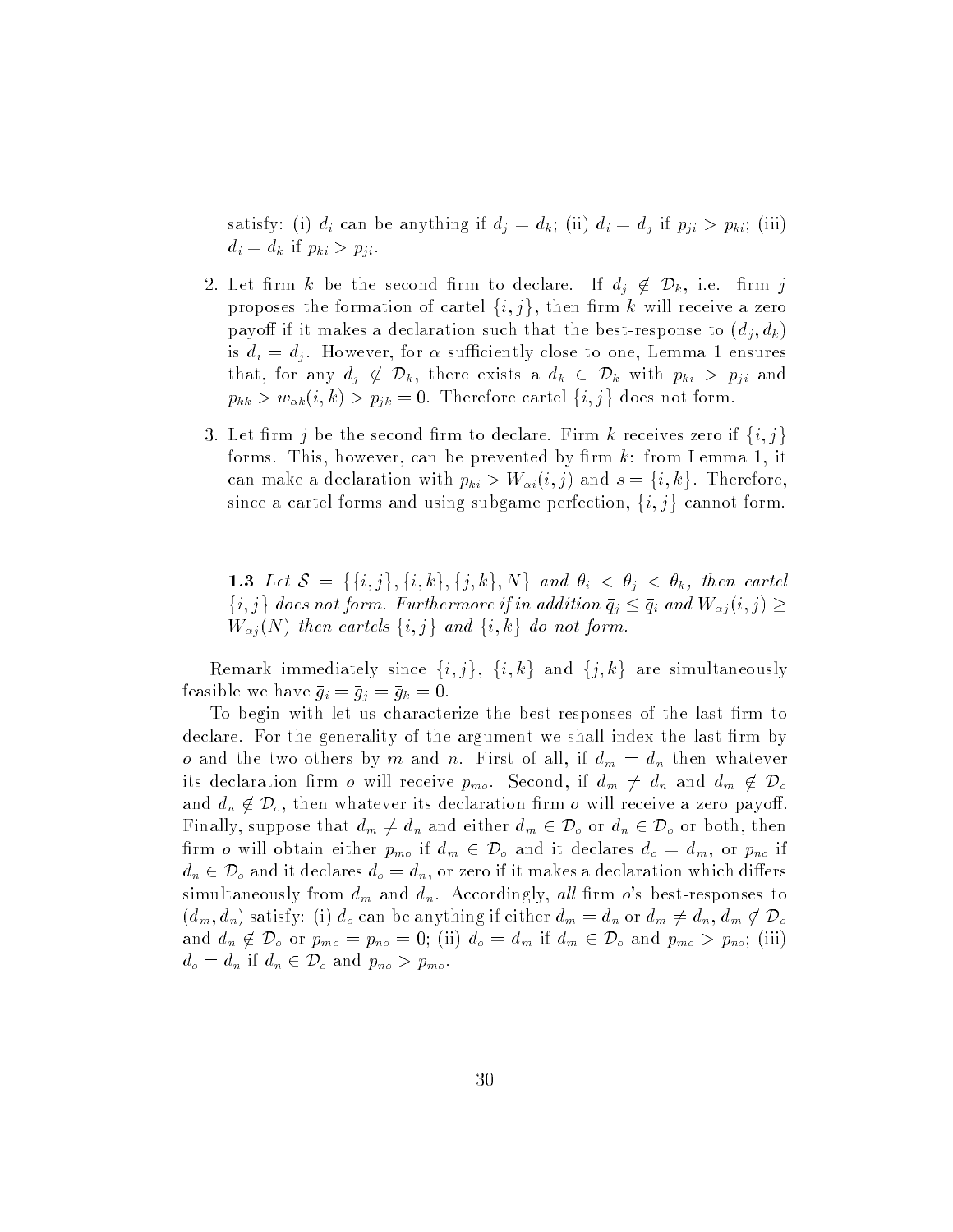declare  $a_j \neq a_i^{\dagger}$  and lift  $\kappa$  to declare  $a_k \neq a_i^{\dagger}$  then lift  $i$  will receive  $\bar{g} = w_{\alpha i}(N).$ 

Firm i will never make a declaration like  $a_i^{\perp}$  since doing so it will receive  $w_{\alpha i}(N)$  which is strictly smaller than the payoff it will obtain if it decalares  $d_i^c$  for instance. Furthermore since  $\theta_j \ < \theta_k$  we know by Lemma 1 that  $W_{\alpha i}(i, k) > W_{\alpha i}(i, j)$  for  $\alpha$  sufficiently close to one. Therefore firm i will never declare  $d_i^s$  and the cartel  $\{i, j\}$  does not form.

### 8.2.2 Suppose that firm  $i$  is the second firm to declare:

- 1. Let firm  $k$  be the last firm to declare. Any best-response for this firm satisfies the properties given in point B.2. 1a. It follows that by declaring  $a_i$ , defined in point **B.2.1** 3, firm i will obtain  $W_{\alpha i}(i, \kappa)$ . Consequently for firm i to maximize its payoff by declaring  $d_i = d_j$  it is necessary that  $p_{ji} \geq W_{\alpha i}(i, k)$ . Therefore all firm i's best-responses to  $a_j$  are such that: (i)  $a_i = a_i$  if  $p_{ji}$   $\langle$   $w_{\alpha i}(i, \kappa)$ ; (ii)  $a_i = a_j$  if  $p_{ii} > W_{\alpha i}(i,k)$ . Now, by Lemma 1, for  $\alpha$  sufficiently close to one there does not exist  $d_j \in \mathcal{D}_j$  such that  $d_j \notin \mathcal{D}_k$  and  $p_{ji} \geq W_{\alpha i}(i, k)$ . This implies that cartel  $\{i, j\}$  does not form.
- 2. Let firm  $j$  be the last firm to declare. Reasoning as above, it follows that all firm i's best-responses to  $d_k$  are such that: (i)  $d_i = d_i^j$  if  $p_{ki} < W_{\alpha i}(i, j);$  (ii)  $d_i = d_k$  if  $p_{ki} > W_{\alpha i}(i, j)$ . But for  $\alpha$  sufficiently close to one, Lemma 1 ensures the existence of  $d_k \in \mathcal{D}_k$  such that  $p_{ki} > W_{\alpha i}(i, j)$ . Moreover, by making a declaration  $d_k \notin \mathcal{D}_j$ , which induces firm *i* to declare  $d_i = d_k$ , firm *k* will obtain a strictly greater payoff than the one it will obtain by declaring any other  $d_k \in \mathcal{D}_k$ . Therefore cartel  $\{i, j\}$  does not form.

#### 8.2.3 Suppose that firm  $i$  is the last firm to declare:

1. If  $d_j = d_k$  (i.e. cartel N is proposed) then firm i will obtain  $p_{ji} = p_{ki}$ whatever is its own declaration. If  $d_j \neq d_k$  then firm i will obtain either  $\bar{g}_i = w_{\alpha i}(N)$  by declaring  $d_i$  which differs from both  $d_j$  and  $d_k$ , or  $p_{ji}$ by declaring  $d_i = d_j$ , or  $p_{ki}$  by declaring  $d_i = d_k$ . But  $p_{ji} \geq w_{\alpha i}(N)$ and  $p_{ki} \geq w_{\alpha i}(N)$ . It follows that all firm i's best-responses to  $(d_i, d_k)$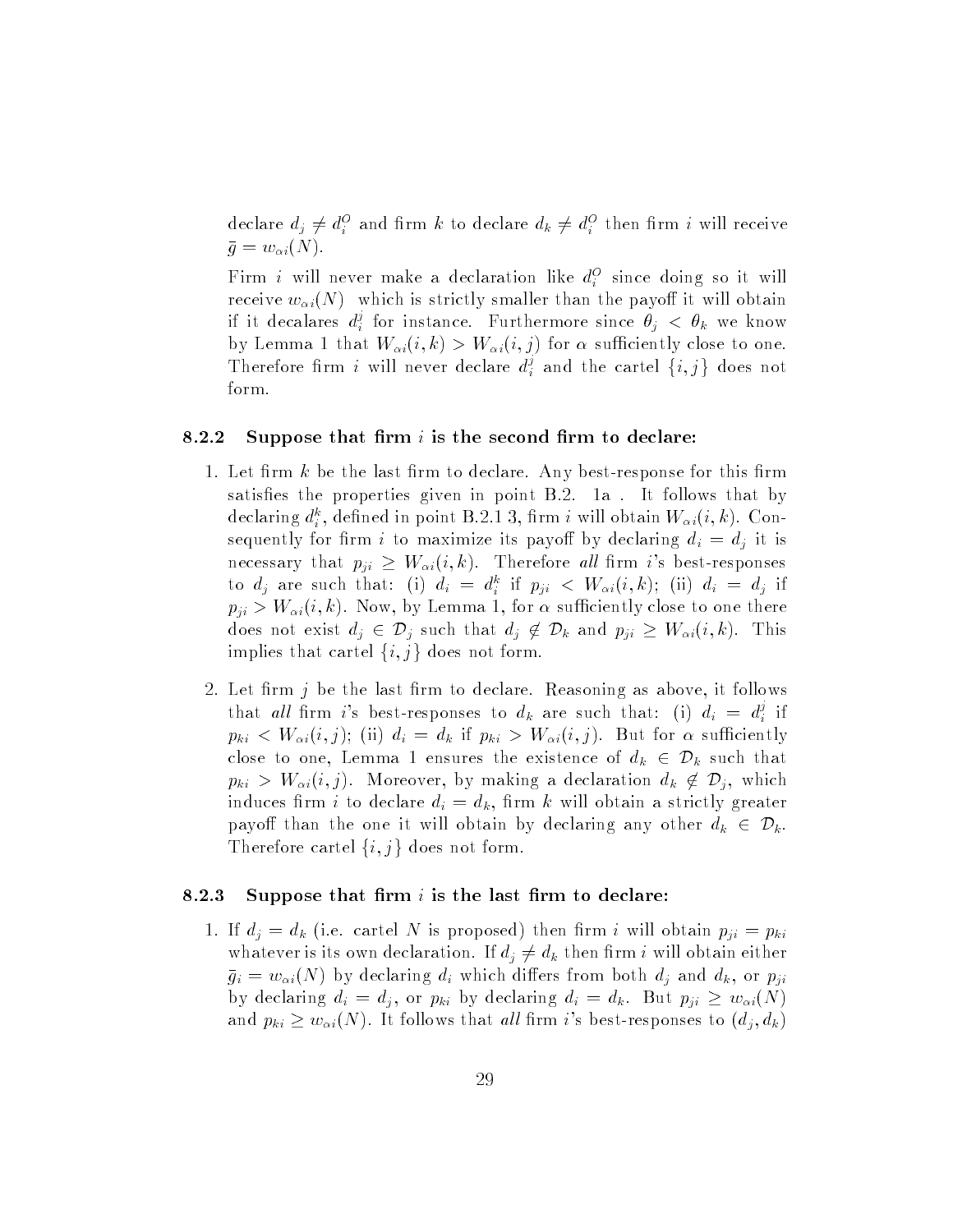- (b) Remark that if firm  $\eta$  were the last firm to declare a similar reasoning will lead to the conclusion that all firm  $j$ 's best-response to  $(d_i, d_k)$  will satisfy (i)  $d_j$  can be anything if either  $d_i \notin \mathcal{D}_j$ , or  $d_i = d_k$ , or  $p_{ij} = 0$ ; (ii)  $d_j = d_i$  if  $d_i \in \mathcal{D}_j$  and  $p_{ij} > 0$  and  $d_k \neq d_i$ .
- 2. (a) Let us consider the problem faced by the second firm to declare, say firm j. If  $d_i \notin \mathcal{D}_i$  then, whatever its own declaration is, j will receive a zero payoff. Given point 1.(b) above, if  $d_i \in \mathcal{D}_j \backslash \mathcal{D}_k$ (i.e. firm i proposes the formation of cartel  $\{i, j\}$ ) then it will obtain a payoff equal to  $p_{ij} \geq w_{\alpha j}(i, j)$  if it declares  $d_j = d_i$  or  $\bar{g}_j = 0$  if it declares  $d_j \neq d_i$ . If  $d_i \in \mathcal{D}_j \cap \mathcal{D}_k$  (i.e. firm i proposes the formation of cartel  $N$ ) then, since firm  $k$  best-response to  $(d_i, d_j)$ , with  $d_j \neq d_i$  is  $d_k = d_i$ , j will obtain  $p_{ij} \geq 0$  either by declaring  $d_j = d_i$  or by declaring anything else. On the other hand if  $d_i \in \mathcal{D}_j \cap \mathcal{D}_k$  and  $d_i$  is such that firm k's best-response is  $d_k \neq d_i$  for  $d_j \neq d_i$  then firm j will obtain a zero payoff if it declares  $d_j \neq d_i$  while it receives  $p_{ij} \geq 0$  if it declares  $d_j = d_i$ . Therefore all firm j's best-responses to  $d_i$  will satisfy: (i)  $d_j$  can be anything if either  $d_i \notin \mathcal{D}_i$  or  $p_{ij} = 0$ , or  $d_i$  is such that firm k's best-response to  $(d_i, d_j)$ , with  $d_j \neq d_i$ , is  $d_k = d_i$ ; (ii)  $d_j = d_i$  if  $d_i \in \mathcal{D}_j$ , and  $p_{ij} > 0$ , and  $d_i$  is such that firm k's best-response to  $(d_i, d_j)$ , with  $d_j \neq d_i$ , is  $d_k \neq d_i$ .
	- (b) If firm  $k$  were the second firm to declare a similar reasoning will lead to the same characterization of all firm  $k$ 's best-response to  $d_i$ .
- 3. Now consider the problem faced by firm  $i$ .

First, if it declares  $d_i^s \equiv (\{i, j\}, (W_{\alpha i}(i, j), w_{\alpha j}(i, j), 0))$ , firm j will declare  $d_j = d_i^c$  (since  $d_i^c \notin \mathcal{D}_k$ ) and consequently firm i will obtain  $W_{\alpha i}(i, j)$ . Second if it declares  $a_i^* = (\{i, \kappa\}, (W_{\alpha i}(i, \kappa), 0, w_{\alpha k}(i, \kappa)))$ iff  $\kappa$  will declare  $a_k = a_{\tilde{i}}$  whatever the decalration of firm  $j$  (since  $a_i^u \notin D_j$  and  $p_{ik} > 0$ ) and firm v will obtain  $W_{\alpha i}(i,k)$ . Third if firm *i* declares  $a_i^+ = (N, (F_i(\epsilon), \epsilon, 0)),$  for some  $\epsilon > 0$  and  $F_i(\epsilon)$  being the maximal payoff firm i can obtain in  $\mathcal{V}_{\alpha}(N)$  when  $P_j = \epsilon$  and  $P_k = 0$ , then  $\lim_{i \to \infty} j$  will declare  $a_j = a_i^*$  and it follows that firm i will receive  $P_i(\epsilon)$ . Remark immediately that  $P_i(\epsilon)$  tends to  $W_{\alpha i}(N)$  when  $\epsilon$  tends to zero. Finally if firm  $i$  makes a declaration,  $a_i^{\pm}$ , leading firm  $j$  to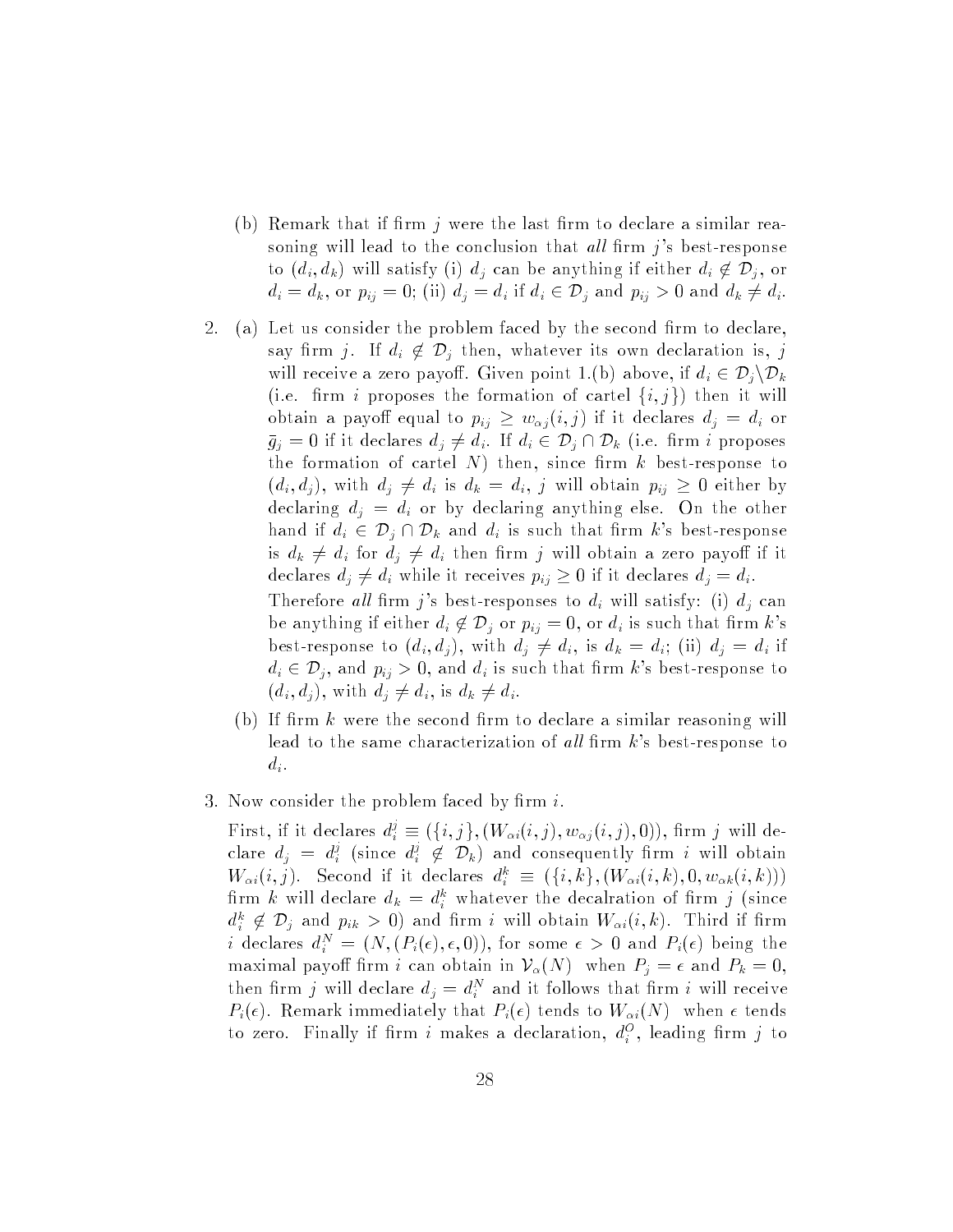### Appendix

### 8 Proof of Proposition 1

### **8.1** A cartel forms.

The proof that a cartel forms is straightforward and it is therefore omitted.

**8.2** Let  $S = \{\{i, j\}, \{i, k\}, N\}$  and  $\theta_i < \theta_k$ , then cartel  $\{i, j\}$  does not form.

Remark immediately that since  $\{i, j\}$  and  $\{i, k\}$  are both feasible we have  $\bar{g}_i = \bar{g}_k = 0$ . Obviously, it is useless to consider strategies that lead to the formation of cartel N since we are only interested to prove that cartel  $\{i, j\}$ does not form.

### 8.2.1 Suppose that firm  $i$  is the first firm to declare:

1. (a) Let firm k be the last firm to declare. If  $d_i \notin \mathcal{D}_k$  (i.e. the proposed cartel in the firm i's declaration is the cartel  $\{i, j\}$  then, whatever is firm  $j$ 's declaration and whatever is its own declaration firm  $k$ will obtain a zero payoff (either  $d_i = d_j$  and in this case firm k obtains  $p_{ik} = p_{jk} = 0$  since  $p_i \in V_\alpha(i, j)$  implies  $p_{ik} = 0$  or  $d_i \neq d_j$  in which case firm k will obtain  $\bar{g}_k = 0$ ). Now if  $d_i \in \mathcal{D}_k$ we must distinguish two cases: On the one hand, if  $d_i \notin \mathcal{D}_i$  (i.e. firm *i* proposes the formation of cartel  $\{i, k\}$  then firm k will obtain a zero payoff by declaring  $d_k \neq d_i$  while it will receive  $p_{ik} \geq w_{\alpha k}(i, k) > 0$  by declaring  $d_k = d_i$ . On the other hand if  $d_i \in \mathcal{D}_j \cap \mathcal{D}_k$  then firm k will obtain  $p_{ik} \geq 0$  (since  $w_{\alpha k}(N) < 0$ ) if either it declares  $d_k = d_i$  or  $d_i = d_j$  while it will receive  $\bar{g}_k = 0$  if  $d_i \neq d_j \neq d_k$ . It follows that all firm k's best-response to  $(d_i, d_j)$ is characterized by: (i)  $d_k$  can be anything if either  $d_i \notin \mathcal{D}_k$  or  $d_i = d_j$  or  $p_{ik} = 0$ ; (ii)  $d_k = d_i$  if  $d_i \in \mathcal{D}_k$  and  $p_{ik} > 0$  and  $d_j \neq d_i$ .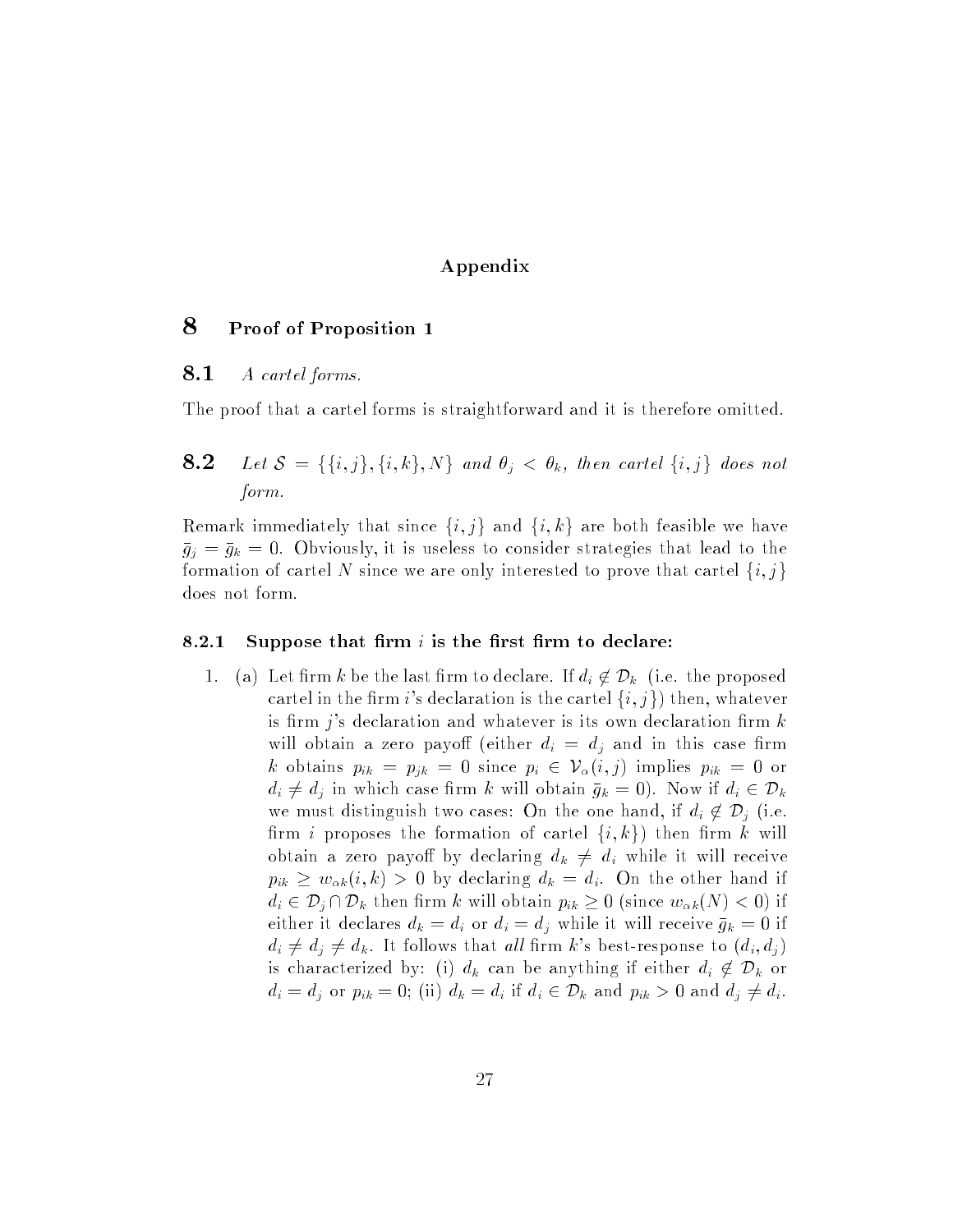Williamson, O. <sup>1985</sup> The Economic Institutions of Capitalism. The Free Press New-York.

Wilson, R. 1992: "Strategic models of entry deterrence". In: Handbook of Game Theory ed. by Aumann, R. and S. Hart, North-Holland/ Elsevier Science Publishers. Amsterdam.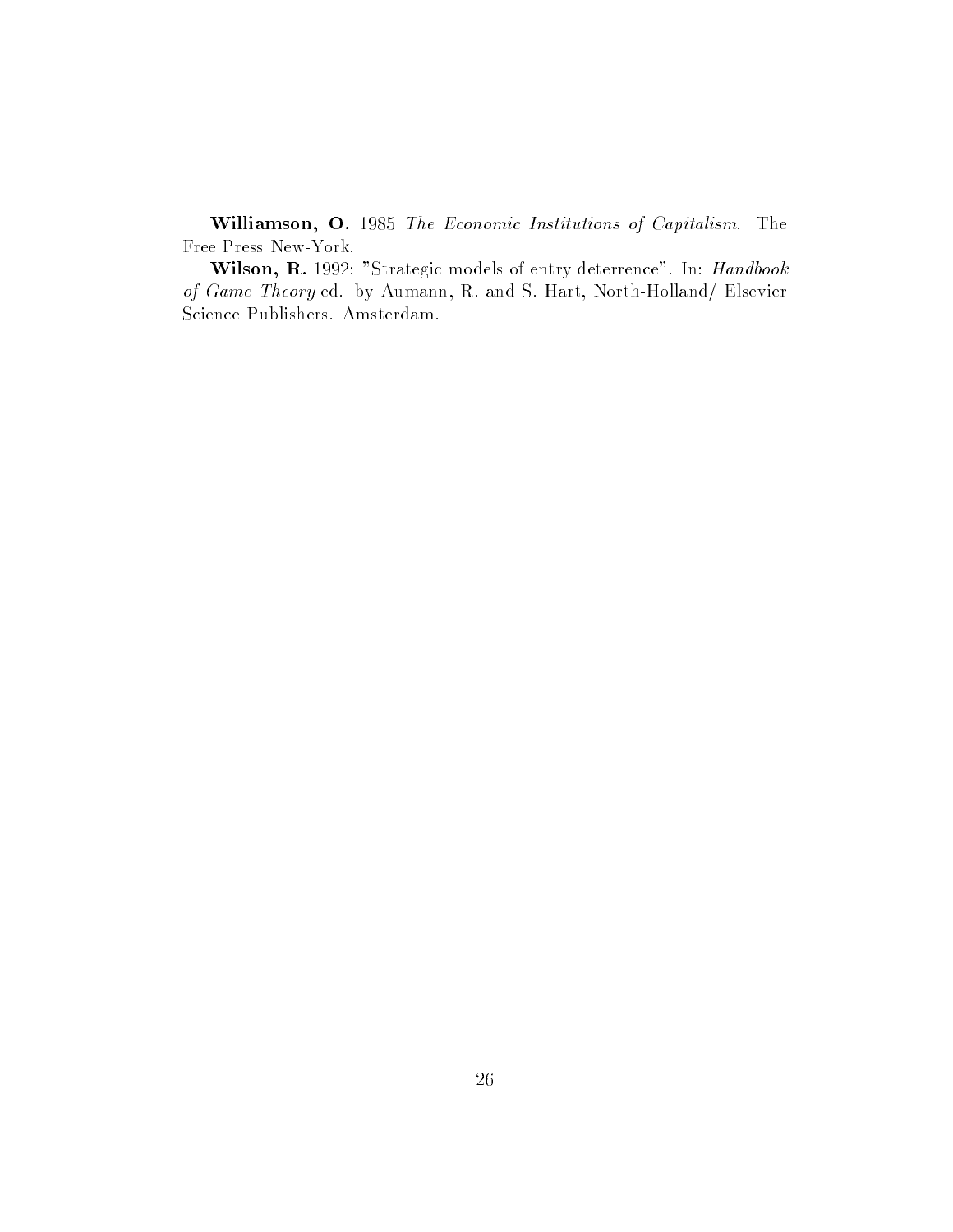### References

Aumann, R. and R. Myerson 1988: "Endogenous formation of links between players and coalitions: An application of the Shapley value". In: The Shapley Value: Essays in Honor of Lloyd Shapley, edited by A. Roth. Cambridge University Press, Cambridge, U.K.

Bernheim, D., D. Peleg and M. Whinston 1987: "Coalition-proof Nash equilibria. I: Concepts". Journal of Economic Theory, vol 42 pages1- 12.

Bloch, F.1990a: "Sequential formation of coalitions and stable coalition structures in symmetric games". Mimeo, Department of Economics, University of Pennsylvania.

Bloch, F.1990b: "Endogenous structures of associations in oligopolies". Mimeo, Department of Economics, University of Pennsylvania.

Fudenberg, D. and J. Tirole 1986: "A theory of exit in duopoly". Econometrica vol 54 pages 943- 960.

Ghemawat, P. and G. Nalebuff 1985: "Exit". Rand Journal of Economics vol 16 pages 184-194.

Ghemawat, P. and G. Nalebuff 1990: "The evolution of declining industries". Quaterly Journal of Economics vol 105 pages 167-186.

Grossman, S. and O. Hart 1986: "The costs and Benefits of ownership: A theory of vertical and lateral integration". Journal of Political Economy vol 94, pages 691-719.

Gul, F.1989: "Bargaining foundations of Shapley value", Econometrica vol 57 pages 81-95.

Hart, O. and J. Moore 1990: "Property rights and the nature of the firm". Journal of Political Economy vol 98 pages 1119-1158.

Kalai, E.1977: "Proportional solutions to bargaining situations: Interpersonal utility comparisons". Econometrica vol 45 pages 1623-1630.

Kalai, E. and D. Samet 1985: "Monotonic solutions to general cooperative games". Econometrica vol 53 pages 307-327.

Tirole J. 1988: The Theory of Industrial Organization. MIT Press, Cambridge Mass.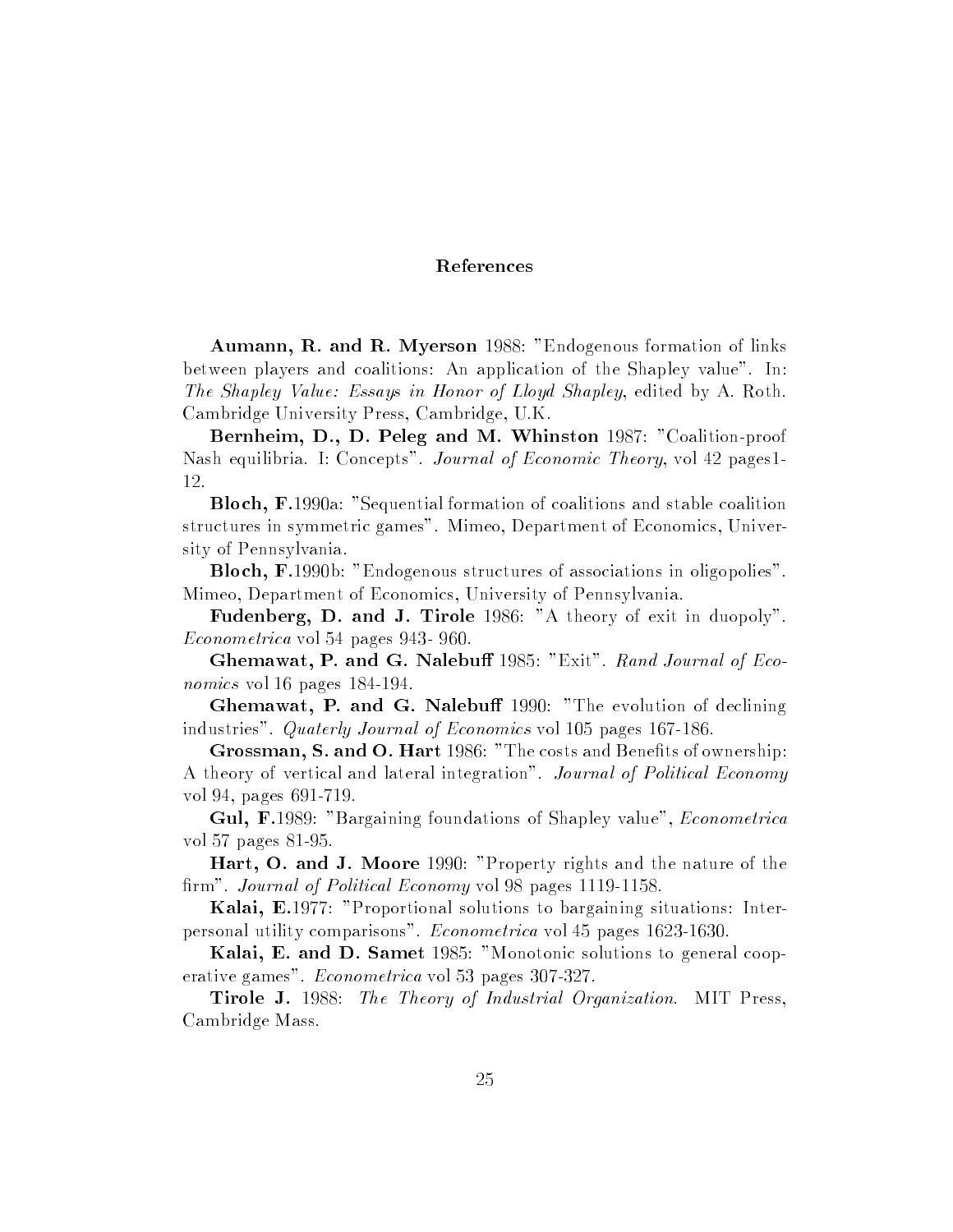responding to the costless reentry case. Indeed, a firm which can be forced to exist can commit to obey an agreement in which it receives a zero payoff. Without this possibility of commitment, such an agreement is not credible in the no-reentry case while it is in the case of costless reentry. Consequently, the result stated in Lemma 2 will hold even if reentry is unprofitable and the exiting firm is the one with the highest average cost function (see Proposition 2 for a more precise statement). Therefore the cost inefficiencies disappear once court ordering is allowed for. Remark that this clearly shows that considering tacit cooperation between firms as illegal is possibly costly.

Let us now turn to the asset specific character of investments. Investments are said wholly asset specific if they are unredeployable. Accordingly investment costs are sunk for wholly asset specific investments while they are fixed when investment looses its asset specific character. The main consequence of the presence of asset specic investment is the occurence of the fundamental transformation. The latter concept refers to the transformation in the nature of the competition prevailing before and after the adoption of the contract.

In our context, the sunk reentry cost we have introduced can simply be interpreted as the cost of unredeployable investments. More precisely, the unprotable reentry case corresponds to the situation where large asset specific investments must be achieved before being active on the market while in the costless reentry case such investments are negligible. When reentry is unprofitable the fundamental transformation occurs since, once a firm exits, the production game becomes a two players game. If instead reentry is costless this transformation does not occur. Indeed, in this case even if a firm exits it can participate to the punishment of a deviation from the equilibrium path by one of the two firms which remain on the market. In other words the production game still involves three players even if a firm exits the market. As we have shown, cost inefficiencies appear only in the case of unprotable reentry which means that the presence of large asset specific investments is a necessary condition for such cost inefficiencies to occur.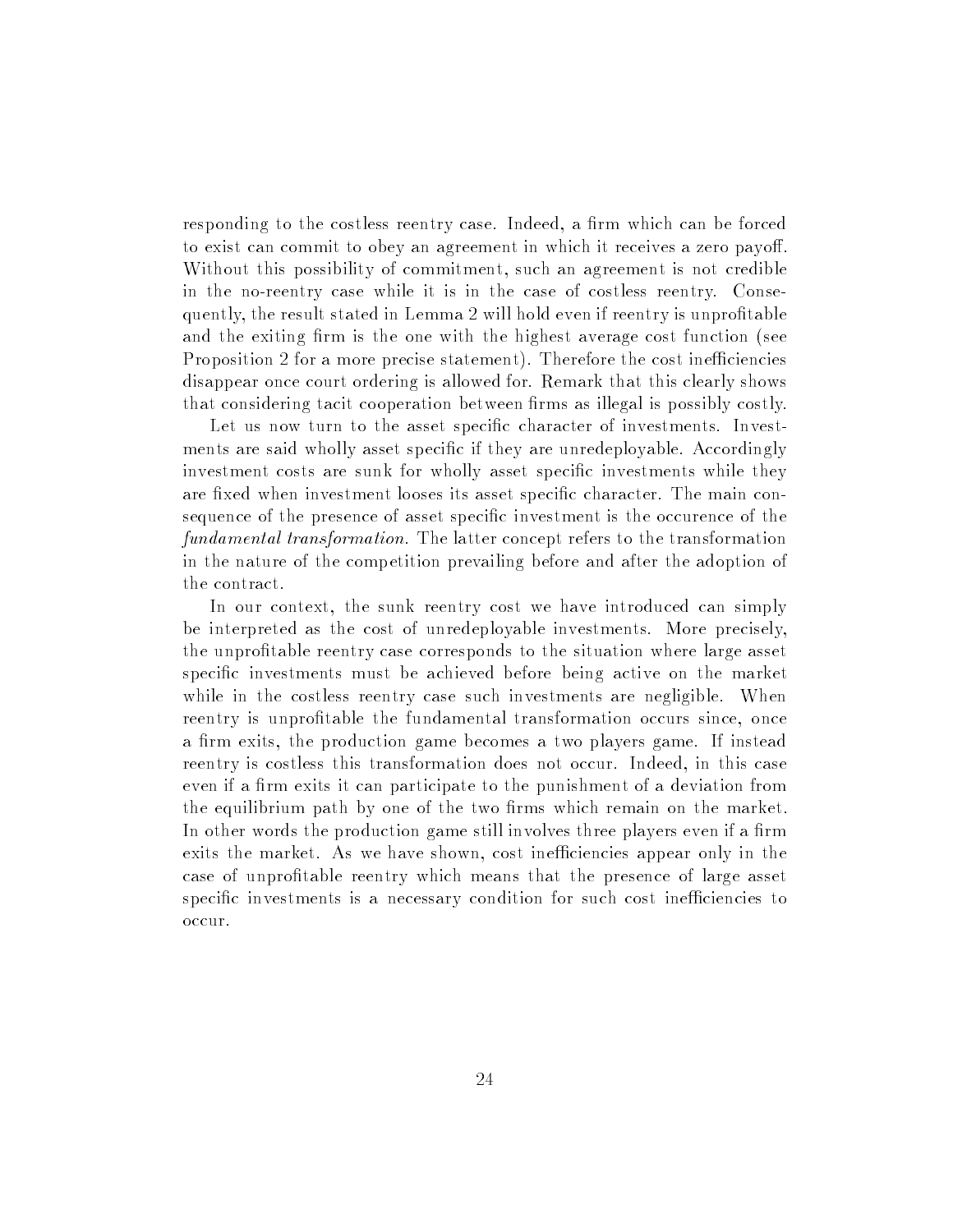relationship between our analysis and the transaction cost approach. Indeed although the latter approach focuses mainly on the internal organisation of the firm the present study shows that the basic points which distinguish transaction cost economics from other economic approches are also well suited to study the composition of an industry and more generally to make substantial progresses in the understanding of the formation and composition of groups or coalitions on a market.

Roughly speaking transaction cost economics seeks to analyse situations involving agents characterized by *opportunism* and *bounded rationality* where  $(i)$  agents will meet *frequently*,  $(ii)$  agents do not rely on courts for settling disputes among them i.e. *private ordering* prevails, *(iii)* agents have the opportunity to make *asset specific investments* and  $(iv)$  agents evolve in an uncertain environment.

In the present analysis we have ruled out both uncertainty and bounded rationality since these characteristics appear unessential for our results. Note furthermore that frequency will not be relevant here as the example given in the Introduction points out. The difference between opportunism and self-interested behavior does not matter here because the set of subgame perfect Nash equilibria and the set of Nash equilibria of the production game coincides for a discount factor sufficiently close to zero. We shall however argue that if we make abstraction of the presence of either private ordering or asset specific investments then the cost inefficiencies obtained in the paper disappear.

Let us begin with private ordering. Many exchange analysis suppose that efficacious rules of law are in place so that any disagreement regarding the execution of a contract is settled by courts in a fully informed and low-cost way. This assumption of court ordering is very convenient since it allows to disregard the ex-post side of a contract. In our context, firms cannot rely on court since the kind of contract they are willing to do is simply illegal. An immediate consequence of private ordering is that we cannot disregard the execution phase of the contract since the latter must be self enforcing. This entails that firms, as is supposed in the cartel formation game, will only consider payoff vectors which can be associated with a subgame perfect Nash equilibrium of the production game.

But suppose to the contrary that firms can rely costlessly on court to enforce an agreement. This implies that the set of payoff vectors that must now be considered in the cartel formation game coincides with the one cor-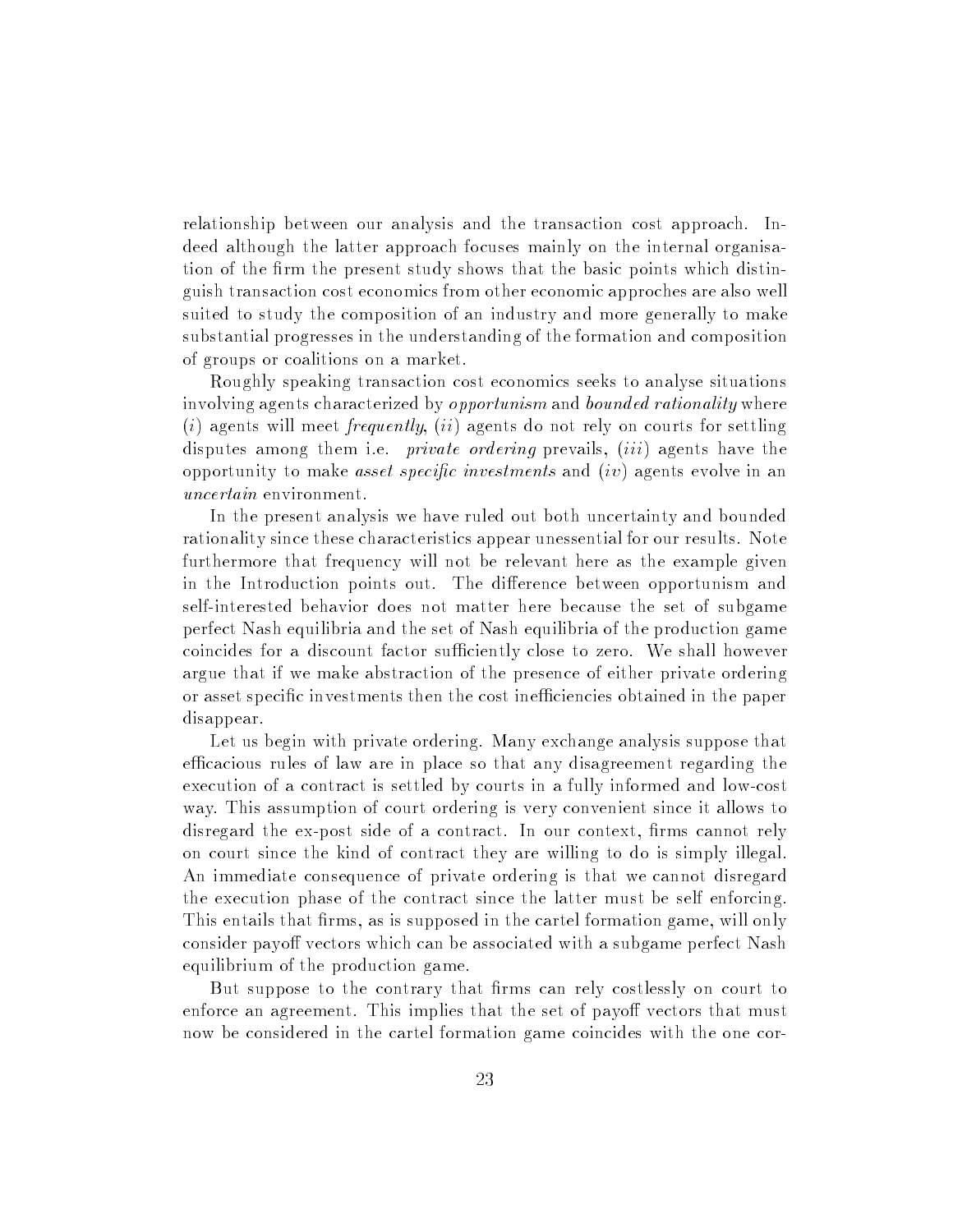This shows the robustness of our conclusions with respect to the influence of the exiting firm on the way payoffs are allocated in the production game.

## <sup>7</sup> Concluding remarks

We have considered in this paper a dynamic production game involving three firms which are differentiated according to their cost function. More precisely we have assumed that firms can be ranked unambiguously according to their marginal cost function and that their fixed cost may differ. Furthermore we suppose that one firm can be credibly forced to stay out of the market by the two others and that at least two firms can be put under such a threat. We then investigate the cost characteristics of the exiting firm under two alternative hypothesis concerning the possibility of reentry namely the case where reentry is unprofitable in any circumstances due to the presence of large sunk costs, and the one where reentry is costless.

We have obtained two predictions (which appears quite robust to the specification of the cartel formation game). First if reentry is always unprofitable then the exiting firm has the lowest marginal cost function as compared with the marginal cost function of the firms which can credibly be predated.  $\Gamma$ urthermore this result does not depend on the level of fixed costs". Accordingly, in this case, cost inefficiencies will arise since the exiting firm is the one which uses the most efficient technology.

A second result is that when reentry is costless and when we can rank firms according to their average cost function then the exiting firm has the larger average cost function as compared to the average cost function of the firms which can be put under the threat of predation. Therefore in this case cost inefficiencies do not appear.

The result obtained in the no-reentry case looks strange since it goes against the common belief that the most efficient firm will remain on the market. But this belief has been developped in the context of "neo-classical economics". If instead we look at this result from the point of view of \transaction cost economics" (as developped in Williamson (1985) for instance) then they appear rather unsurprising. Indeed in this context such kind of inefficiencies are frequently obtained. It is worthwhile emphasizing the deep

 $16$  However the set of firms which can be predated depend obviously on the level of fixed costs.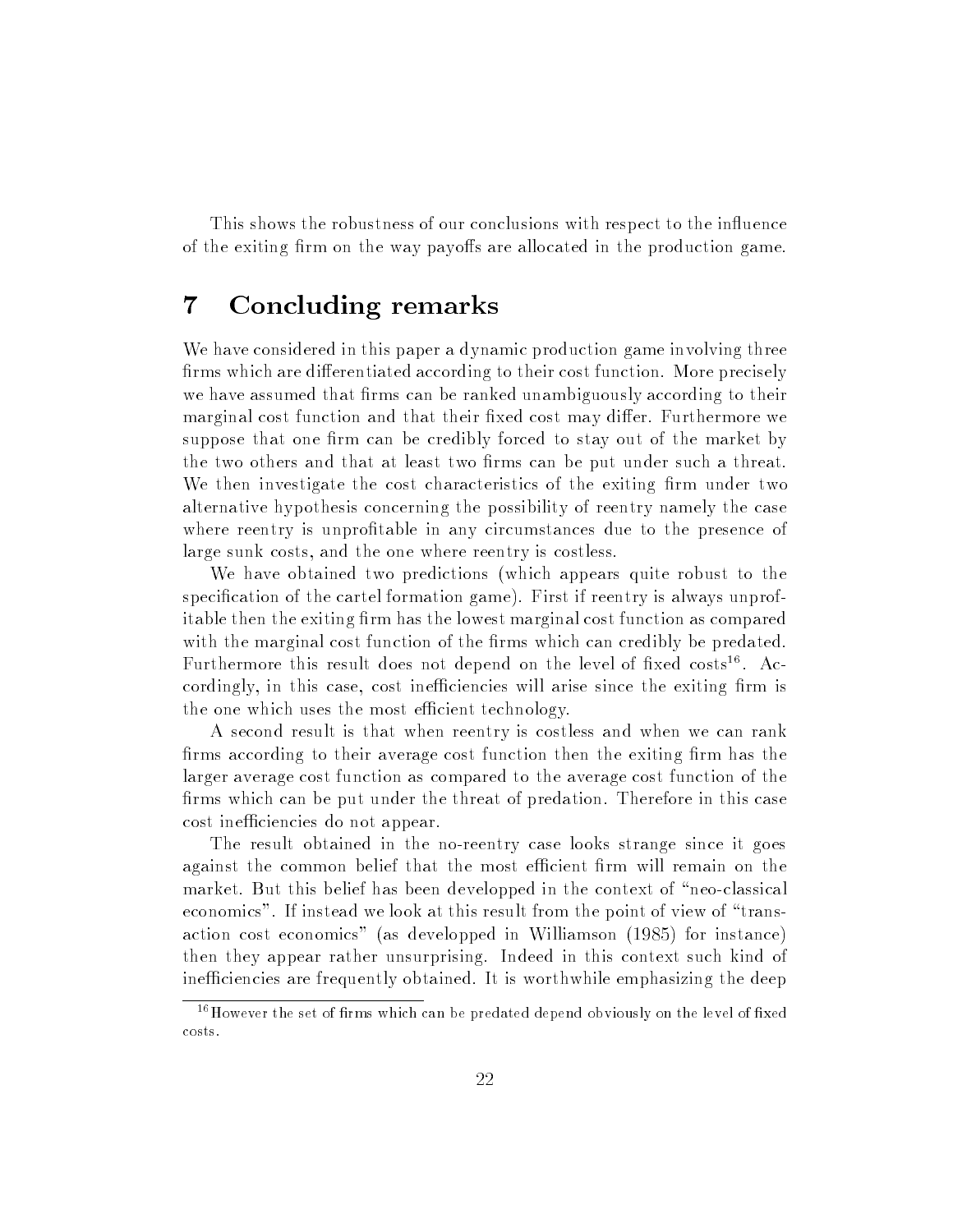Notice that the first additional assumption in this Lemma will simply guarantee that there exists a feasible payoff vector strictly greater than the Cournot equilibrium profits vector.

Again an increase in  $\theta_i$  will have two effects on the cooperative bargaining game involving firms  $i$  and  $j$ : On the one hand, it leads to a modification in the set of feasible outcomes which affects negatively the payoff of firm  $i$  at the egalitarian solution while, on the other hand, it increases (resp. decreases) firm i's (resp. firm i's) statu-quo payoff which will rise the firm i's payoff at the egalitarian solution. The Lemma<sup>14</sup> states simply that the positive effect arising from the move in the statu-quo payoff dominates the negative effect coming from the reduction in the set of feasible outcomes.

This result will play, for Proposition 3 below, the role played by Lemma 1 and 2 for Proposition 1 and 2 respectively. To see this it suffices to realize that the set of subgame perfect equilibria of the game deriving from the two step procedure here considered coincides with the one of the cartel formation game where a firm i's declaration consists of a feasible cartel,  $s_i$ , to which firm i belongs and of a payoff vector which gives to each firm in  $s_i$  the symmetric egalitarian payoff defined above<sup>15</sup> and a zero payoff to a firm (if any) which does not belong to  $s_i$ . Formally the set of firm i's declarations is now  $\mathcal{D}_i$  =  $\{(s,p) \mid t \in s, s \in \mathcal{S}, \text{ for all } n \in s \text{ } p_h = p_h(s) \text{ and, for } t \notin s, p_l = 0\}.$ Therefore we have:

Proposition 3 Let all assumptions in Lemma 3 hold. Then there exists  $\bar{\alpha}$  < 1 such that for all  $\alpha \in (\bar{\alpha}, 1)$  and whatever the order of declaration we have:

1. A cartel forms,

2. if  $S = \{\{i, j\}, \{i, k\}, N\}$  and  $\theta_j < \theta_k$ , then cartel  $\{i, j\}$  does not form,

3. if  $S = \{\{i, j\}, \{i, k\}, \{j, k\}, N\}$  and  $\theta_i < \theta_j < \theta_k$ , then cartels  $\{i, j\}$ and  $\{i, k\}$  do not form.

<sup>&</sup>lt;sup>14</sup>The proof of this result comes quite straightforwardly from the application of the envelope theorem as well as the Folk theorem. Hence it will be omitted.

 $15$ To save space we do not define formally the egalitarian payoff when the three firms are active. However this can easily be done even if one wants to consider a coalition form game instead of a cooperative bargaining game. Anyway this does not matter for our analysis.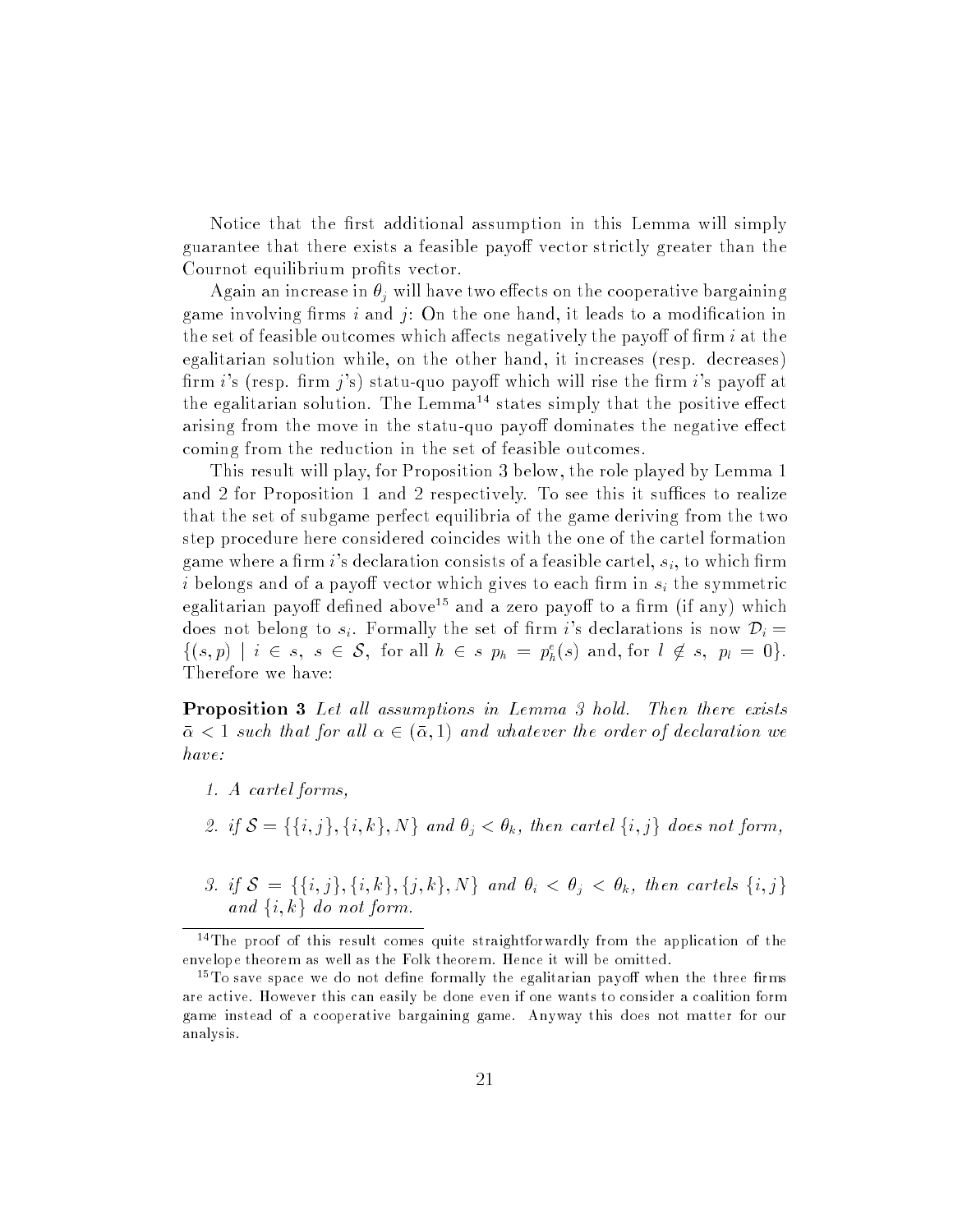solutions as axiomatized by Kalai (1977) and Kalai and Samet (1985)<sup>1112</sup>.

To be precise, let us first assume that:

Assumption 7 For any feasible cartel, s, the Cournot equilibrium in the quantity game is unique.

Then, let  $\pi_i^c(i,j)$  denote the firm i's Cournot equilibrium profit when only firms  $i$  and  $j$  are active on the market. Furthermore denote by  $(q_i^{\scriptscriptstyle\cdot}(i,j),q_i^{\scriptscriptstyle\cdot}(i,j))$ the quantity vector which maximizes  $P_i$  subject to  $P_i - \pi_i^2(i, j) = P_j - \pi_i^2(i, j)$ and let  $P_{\alpha i}^e(i,j)$  (resp.  $P_{\alpha i}^e(i,j)$ ) be given by  $(1-\alpha)\sum_{t=0}^{\infty} \alpha^t \pi_i(q_i^e(i,j), q_i^e(i,j))$ (resp.  $(1 - \alpha) \sum_{i=0}^{\infty} \alpha^i \pi_j(q_i^e(i,j), q_i^e(i,j))$ ). Obviously  $(P_{\sigma_i}^e(i,j), P_{\sigma_i}^e(i,j))$  is the symmetric egalitarian solution<sup>--</sup> to the cooperative bargaining game defined by a set of outcomes given by  $\mathcal{F}(i, j)$  and a statu-quo point given by  $(\pi_i^{\cdot}(i,j), \pi_i^{\cdot}(i,j))$ .

We can immediately state:

**Lemma 3** Let all our assumptions except 2 be satisfied. Furthermore, for any jeasible two-jirms cartet, say  $\{n, t\}$ , suppose that  $(q_{\tilde{h}}(n, t), q_{\tilde{l}}(n, t))$  belongs to  $[0, \bar{q}_h] \times [0, \bar{q}_l]$  and that there exits  $(q_h, q_l) \gg 0$  which maximizes  $P_h + P_l$ . Then there exists  $\bar{\alpha} < 1$  such that, for all  $\alpha > \bar{\alpha}$ ,  $P_{\alpha i}^e(i, k) > P_{\alpha i}^e(i, j)$  if and only if  $\theta_k > \theta_i$ .

We adopt here an egalitarian solution one the one hand because it is much more tractable than the other ones (in particular the Nash bargaining solution), and on the other hand because the egalitarian solutions are the only ones which, in the presence of other standard requirements, satisfy the monotonicity property (see Kalai and Samet (1985)). This condition simply states that if the feasible set of one coalition increases and the feasible sets of all other coalitions remain the same, then none of the members of this coalition should become worse off because of this change.

12Note that similar results could be obtained by using the symmetric Nsah bargaining solution.

13It will be obvious to verify that the results presented below will hold if we take an asymmetric egalitarian solution provided the weight of firm  $i$  in the solution depends negatively on  $\theta_i$  and is independent on the fixed costs level.

 $11$ This kind of structure has already been used in the literature. For instance, in Grossman and Hart (1986), two agents first choose non-cooperatively and simultaneously a level of investment and then, given these investments, take actions such that the gains from renegotiation, which correspond to the gains from cooperation in our framework, is shared equally. In their context, this corresponds also to the Nash bargaining solution. The Groosman and Hart's analysis has been extended by Hart and Moore (1990) to many agents and the bargaining solution adopted there to share the gain from trade is the Shapley value.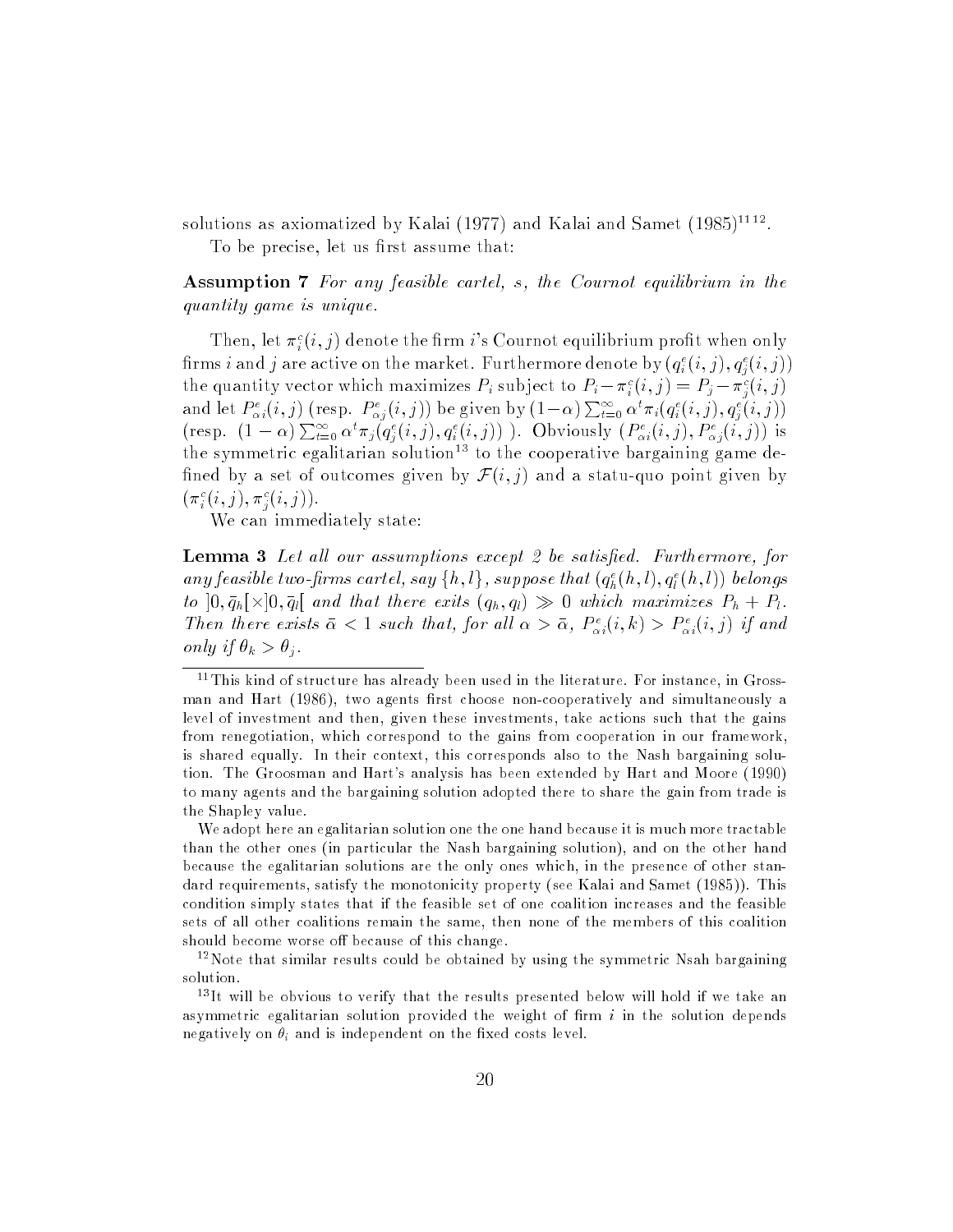## 6 Robustness of the results with unprofitable reentry

One specic feature of the cartel formation game presented above is that each firm in its declaration proposes  $simultaneously$  a particular cartel and the payoffs that each member of the cartel will receive. As a consequence, the cartel formation game gives to *all* firms a strong influence on the way payoffs are allocated among cartel members.

This seems reasonable when reentry costs are negligible. In this case indeed the production game remains a three players game even if a firm exits the market. However when reentry costs are large, the production game becomes a two players game once a firm decides to stay out of the market. In this case one can ask the question if the cartel formation game does not give to the exiting firm an unrealistically excessive influence on the equilibrium of the resulting two firms production game which shall be played. In order to provide an answer, we shall analyze the sensitivity of the inefficiencies stated in Proposition 1 to the way firms are supposed to coordinate.

To investigate this issue we look at a two step coordination process where the exiting firm has no influence on the way the remaining firms will share the gains from cooperation in the production game. This coordination process constitutes a game: its first step is a substitute for the cartel formation game presented before. The only difference is that it is now supposed that a firm declaration only consists of a feasible cartel, s. If all declarations differ the game ends and each firm receives its reservation payoff  $\bar{g}_i$ . Otherwise one moves to the second step.

The second step consists of a negotiation between the members of the cartel given in the identical declarations of the first step, say  $s$ , to determine a payoff vector, p, belonging to  $\mathcal{V}_\alpha(s)$ . If a firm does not belong to s then its action set in this step is simply  $\{do \ nothing\}.$ 

We shall not specify explicitely the bargaining game procedure. We assume instead that, the gains from cooperation (i.e. the actual payoff minus the sum of appropriately discounted Cournot profits of the one-shot quantity game) are shared according to a bargaining solution. The bargaining solution we adopt here belongs to the family of egalitarian (also called proportional)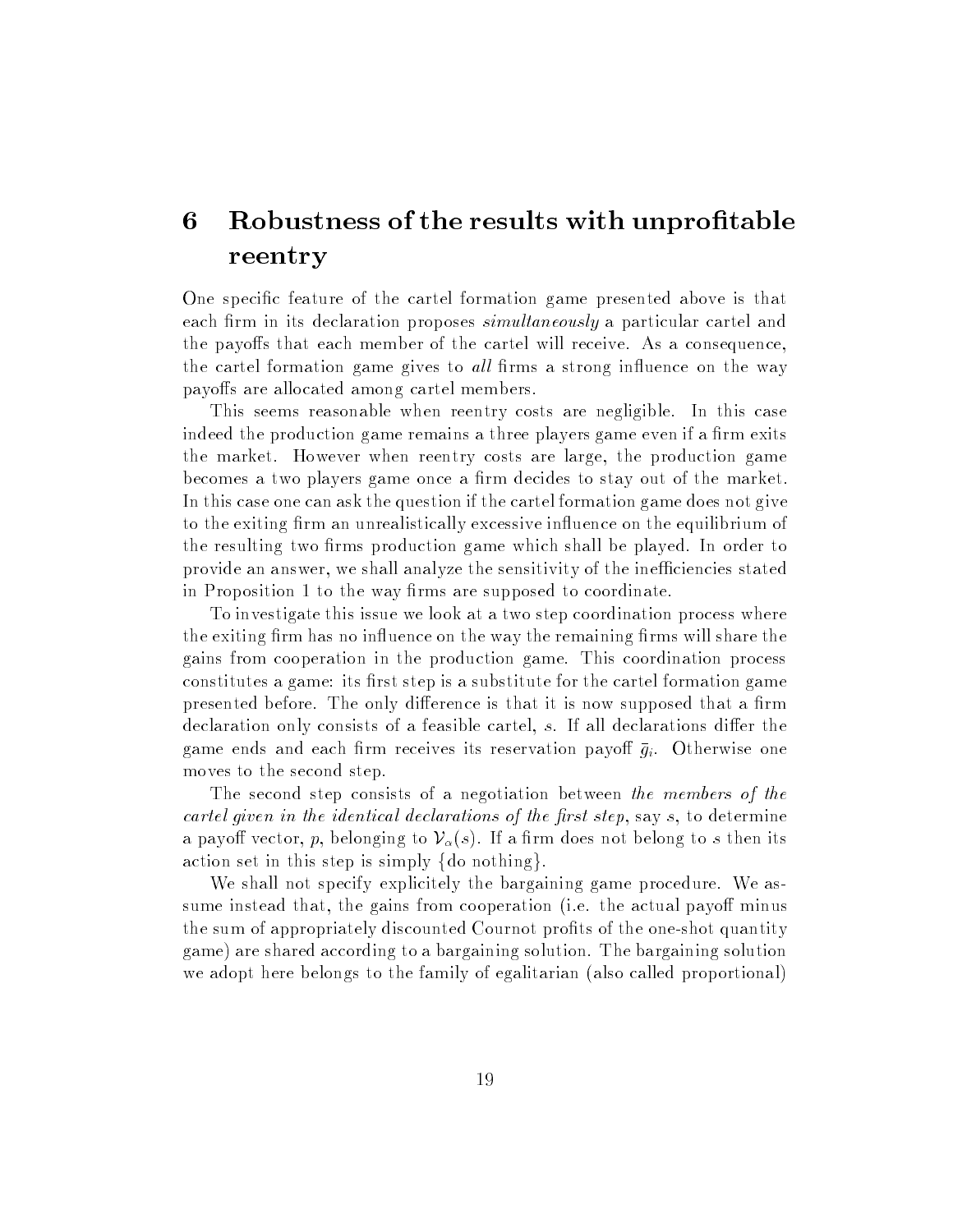This Proposition<sup>9</sup> contrasts with our previous results in two ways: First, the grand cartel, N, does not form, so that if seeing that there exists a predatory strategy it will be played i.e. predation occurs. This comes from the fact that, as long as cartels  $\{i, j\}$  and  $\{i, k\}$  are feasible, the minimal payoff firms  $j$  and k will obtain in both a two-firm cartel and in the grand cartel is equal to zero. It then follows that firm  $i$  can always obtain a larger payoff in a two-firm cartel than in the grand cartel (see Lemma 3). Consequently if firm  $i$  is the first firm to declare it will never propose the formation of the grand cartel. On the other hand if it is firm  $j$  (resp. firm  $k$ ) which is the first to declare then it will never propose the formation of the grand cartel. Indeed if it does so then both firm i and firm  $k$  (resp. firm i) can obtain a higher payoff than the one proposed in firm  $i$ 's (resp. firm k's) declaration by making compatible declarations which propose the formation of the cartel  $\{i, k\}$  (resp.  $\{i, j\}$ ).

The second difference between the results with costless reentry and the ones with unprofitable reentry can be illustrated if we suppose that firms have identical fixed costs<sup>--</sup>. In this case  $q_j(q) \le q_k(q)$  for all  $q \in \Lambda_j^+ \cap \Lambda_k^$ will hold if and only if  $\theta_j < \theta_k$ . Then Proposition 2 states simply that the firm with the highest marginal cost function will be predated. Therefore with costless reentry, contrary to what happens in the unpropfitable reentry case, a low marginal cost constitues a strong advantage to face predation. On the other hand, if we suppose that  $\theta_i = \theta_j = \theta_k$  then the conditions used in Proposition 2 will be satisfied if and only if  $F_i < F_j < F_k$ . Hence we find back a result stated first by Ghemawat and Nalebuff (1985) for declining industries according to which the firm with the largest capacities i.e. with the highest fixed cost level is the first firm to exit the market. Such conclusion has also be drawn by Fudenberg and Tirole (1986) from the analysis of an incomplete information game.

To conclude with, if we are able to rank the firms with respect to their average cost function then Proposition 2 states that the exiting firm is the one with the highest average cost function.

<sup>&</sup>lt;sup>9</sup>The proof of this Proposition follows so closely that of Proposition 1 that it s omitted.  $10$  Recall that our results in the case of unprofitable reentry do not depend on the firms xed costs.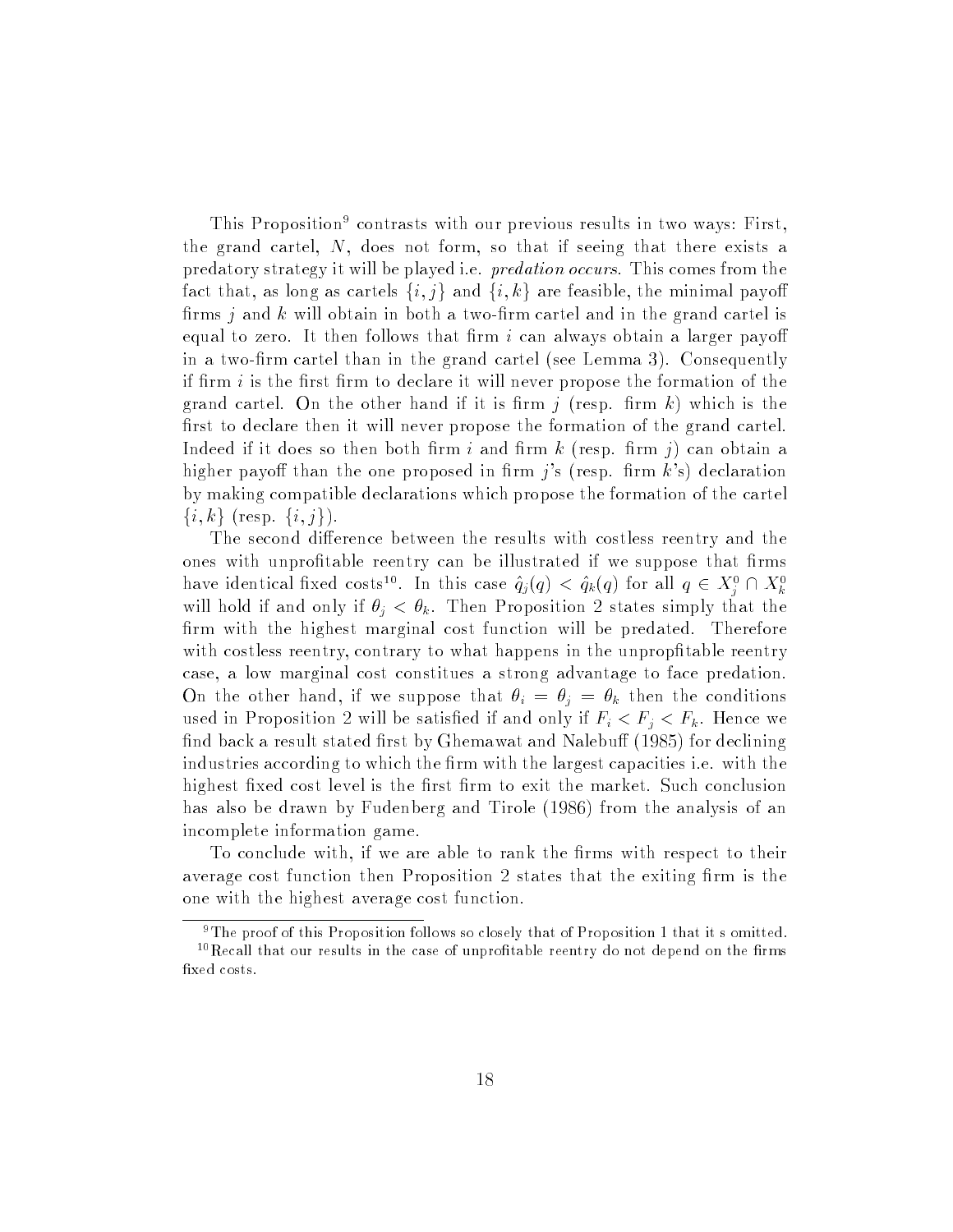it equals  $w_{\alpha j}(i, j)$ . Accordingly if cartels  $\{i, j\}$  and  $\{i, k\}$  are feasible, that is, if  $w_{\alpha j}(N)$  and  $w_{\alpha k}(N)$  are negative, then the minimal payoff obtained by firms  $j$  and  $k$  in these cartels are equal to zero. Therefore, the highest payoff firm *i* can obtain in a cartel,  $W_{\alpha i}(s)$ , depends on both the marginal and fixed costs of its partner. More precisely, let  $q_h^0$  be the rival's output which leads to zero profit for firm h when it plays its best reply,  $q_h^{\tau} (q_h^{\tau})$ , that is,  $q_h^{\tau}$  is such that  $\pi_h(q_h^r(q_h), q_h^r) = 0$ . Furthermore, for all  $q \in A_h^r$  with  $A_h^r = [0, q_h^r]$ , let  $\hat{q}_h(q)$  be the smallest quantity produced by h which gives it a zero profit whenever its rivals produce q, that is,  $\hat{q}_h(q)$  is such that:  $\pi_h(\hat{q}_h(q), q) \equiv 0$ and  $\partial \pi_h(\hat{q}_h(q), q)/\partial q_h > 0$ . We have:

Lemma 2 Suppose all our assumptions except assumption 1 hold. There exists  $\bar{\alpha}$  < 1 such that, if cartels  $\{i, j\}$  and  $\{i, k\}$  are feasible and  $(\theta_j, F_j)$ and  $(v_k, r_k)$  are such that  $q_k(q) > q_j(q)$  for all  $q \in X_j^+ \sqcup X_k^-,$  then  $W_{\alpha i}(i, j)$ >  $W_{\alpha i}(i, k) > W_{\alpha i}(N)$  for all  $\alpha \in (\bar{\alpha}, 1)$ .

Considering Figure 2, the proof of this result is clearly quite obvious and is thus omitted. It must be noticed that a necessary and sufficient condition for  $W_{\alpha i}(i, j) > W_{\alpha i}(i, k)$  to hold would involve a comparison of the cost structure of the three firms. We thus choose to state our results in terms of a sufficient condition which actually requires only the comparison of firms  $j$  and k average cost function.

Clearly, Lemma 2 here will play the role of Lemma 1 in the case of noreentry. It therefore follows:

Proposition 2 Suppose all our assumptions except assumption 1 hold. There exists  $\bar{\alpha} < 1$  such that for all  $\alpha \in (\bar{\alpha}, 1)$  and for any order of declaration we have:

- 1. A cartel forms,
- 2. let  $S = \{ \{i, j\}, \{i, \kappa\}, N \}$  and  $q_j (q) \leq q_k(q)$  for all  $q \in X_j^+ \sqcup X_k^-,$  then cartels  $\{i, k\}$  and N do not form,
- 3. let  $S = \{ \{i, j\}, \{i, k\}, \{j, k\}, N \}$  and  $(i)$   $q_i(q) \leq q_j(q)$  for all  $q \in X_i$  if  $\Delta_j^{\pm}$ , (ii)  $q_i(q) \le q_k(q)$  for all  $q \in \Delta_i^{\pm} \sqcup \Delta_k^{\pm}$ , (iii)  $q_j(q) \le q_k(q)$  for all  $q \in A_{\tilde{j}} \cap A_{\tilde{k}}$  then cartets  $\{i, \kappa\}, \{j, \kappa\}$  and N do not form.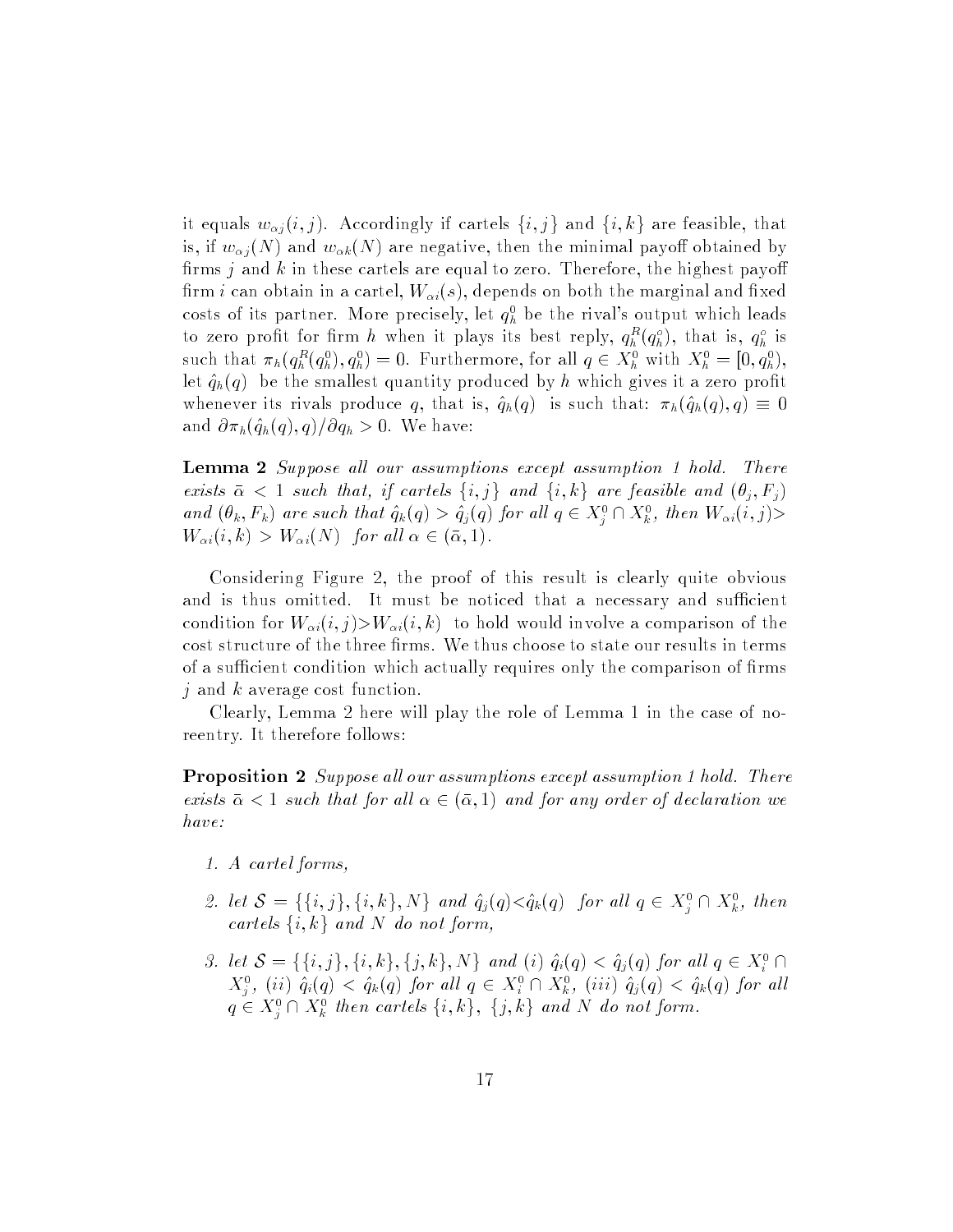of  $\lim_{\epsilon \to 0} t$ . This shows that the availability of a predatory strategy is not sufficient for predation to occur.

Finally, Part 3 of Proposition 1 corresponds to the example given in the Introduction above, except for the feasibility of the grand cartel. However, to have the same prediction, i.e. that the low marginal cost firm is excluded for all orders of declarations, two additional requirements are needed. The first is that the maximal capacity of firm j is smaller than that of firm i; the second is that the maximal payoff that j can obtain in the cartel  $\{i, j\}$ is larger than the one it can obtain in cartel  $(N)$ . These conditions seem fairly unrestrictive: as firm i has a lower marginal cost function than j it is reasonable to assume that it has installed a higher capacity; while it is quite plausible that a firm can obtain more in a two-firm than in a threefirm cartel. obviously, if cartel  $(N)$  was not feasible, as in the introductory example, then this second condition is trivially met.

As it can be seen from the Proof of Proposition 1 in the Appendix, these two conditions are superfluous for all orders of declaration except when  $k$  is the first to declare. In this case k in order to induce j to enter the cartel  $\{j, k\}$  must give to j a payoff at least as great as the maximum payoff that j could obtain in the cartel  $\{i, j\}$ ,  $W_{\alpha j}(i, j)$ . The same is true if k wants to induce i to enter the cartel  $\{i, k\}$ , that is k must give  $W_{\alpha i}(i, j)$ . Thus, k will prefer the cartel  $\{j, k\}$  if it gets a higher payoff in it rather than in  $\{i, k\}$ , given the constraints imposed by what he must offer to  $j$  and  $i$ . This is the case if the conditions in Part 3 of Proposition 1 are met, as it is shown by Lemma 4 in the Appendix.

# <sup>5</sup> Equilibria of the cartel formation game with costless reentry

It has been shown in section  $2.3$ , that the case with costless reentry differs from the one with unprofitable reentry only by the fact that in the former case the minimal payoff required by a firm, say  $j$ , to participate to a twofirms cartel, say  $\{i, j\}$ , is equal to  $\max\{0, w_{\alpha j}(N)\}\$  while in the latter case

<sup>&</sup>lt;sup>8</sup>Note that if the cartel  $\{j, k\}$  were also feasible then the grand cartel could form with firm i being the first firm to declare and firm  $j$  (resp. firm  $k$ ) the second one provided that  $W_{\alpha j}(j, k)$  (resp.  $W_{\alpha k}(j, k)$ ) is strictly smaller than the highest payoff firm j (resp. firm k) can obtain in  $\mathcal{V}_{\alpha}(N)$ .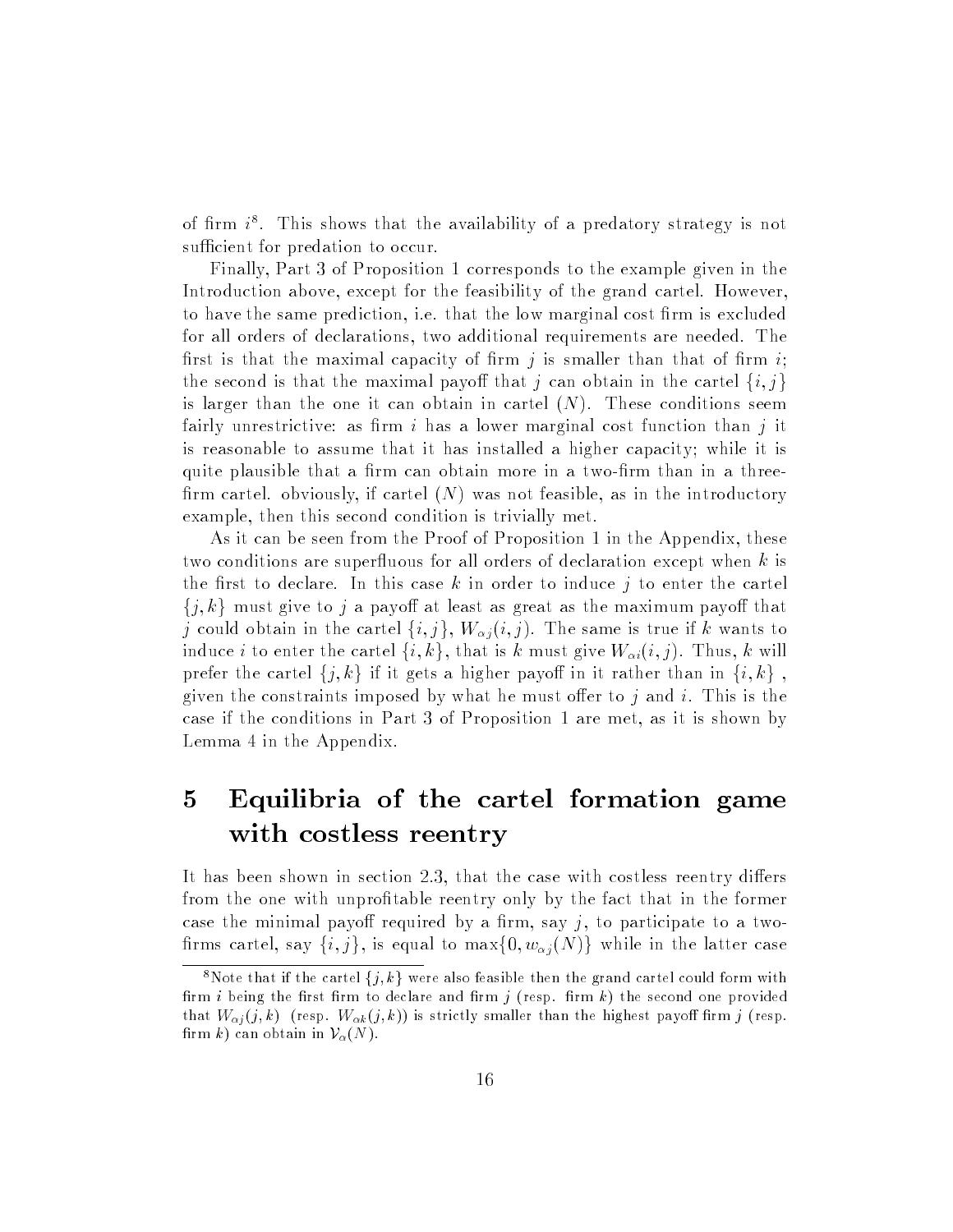strictly negative for any  $q_j \in (q^R(\bar{q}_i), \bar{q}_j]$  and strictly positive for any  $q_j \in$  $[0, q^R(\bar{q}_i))$ . Moreover, by assumption 3, marginal cost is increasing in  $\theta$  so that  $\partial c(q_j;\theta_j,\bar{q}_j)/\partial \theta_j-\partial c(q^R(\bar{q}_i);\theta_j,\bar{q}_j)/\partial \theta_j$  is strictly positive for any  $q_j \in$  $(q^R(\bar{q}_i), \bar{q}_j]$  and strictly negative for any  $q_j \in [0, q^R(\bar{q}_i))$ . It then follows that  $dq_j/d\theta_j$  is strictly negative for any given  $q_i \in [0, \bar{q}_i)$  and  $q_j$  satisfying  $\pi_j(q_j, q_i) = w_j(i, j)$ . This establishes that the isoprofit curve  $\pi_j(q_j, q_i)$  =  $w_i(i, j)$  shifts rightwards in the coordinate  $(q_j, q_i)$  as  $\theta_j$  decreases. As shown in Figure 1 the result then follows.  $\Box$ 

As shown by the proof, the fixed cost does not matter since it affects both sides of the constraint in the maximization program in the same way. Hence, for any quantity produced by firm  $i$ , the quantity required to satisfy the constraint is independent of the fixed cost. On the other hand, the level of  $\theta$ , i.e. the level of the marginal cost for a given quantity produced, affects the constraint in two ways. First, if the right-hand side of the constraint were independent of  $\theta$  then, in the coordinates of Figure 1, firm k's isoprofit curve will be entirely below the firm j's one as long as  $\theta_j < \theta_k$ . This effect reflects the advantage to form a cartel with a low marginal cost firm. Second, however, the minimal payoff required by a firm to participate in a cartel with firm i clearly decreases with  $\theta$ . This translates the intuition that a low marginal cost firm will be more greedy than a firm with a higher marginal cost. What the Lemma states is that the second effect dominates the first one.

According to this result, for  $\theta_k$  larger than  $\theta_j$ , firm k can always give to firm i a greater payoff than the highest payoff firm i can obtain with firm j. On the other hand if cartel  $\{i, j\}$  forms then firm k will receive a zero payoff while it will obtain at least  $w_{\alpha k}(i, k) > 0$  if cartel  $\{i, k\}$  forms. Hence, loosely speaking, firm  $k$  has always the opportunity and the willingness to prevent the formation of cartel  $\{i, j\}$  so that this cartel cannot form.

Remark that we cannot exclude the formation of the grand cartel, N, for all orders of declaration. Indeed consider, for instance, the case where  $\mathcal{S} = \{\{i, j\}, \{i, k\}, N\}$  with  $\theta_j < \theta_k$  and firm i is the first firm to declare. If  $w_{\alpha k}(i, k)$  is sufficiently large it could happen that  $W_{\alpha i}(i, k)$  is strictly smaller than the greatest payoff firm i can obtain in  $\mathcal{V}_{\alpha}(N)$ . Consequently, firm  $i$  will propose the formation of the grand cartel and the best either firm j or firm  $k$  (or both) can do is to make a declaration compatible with that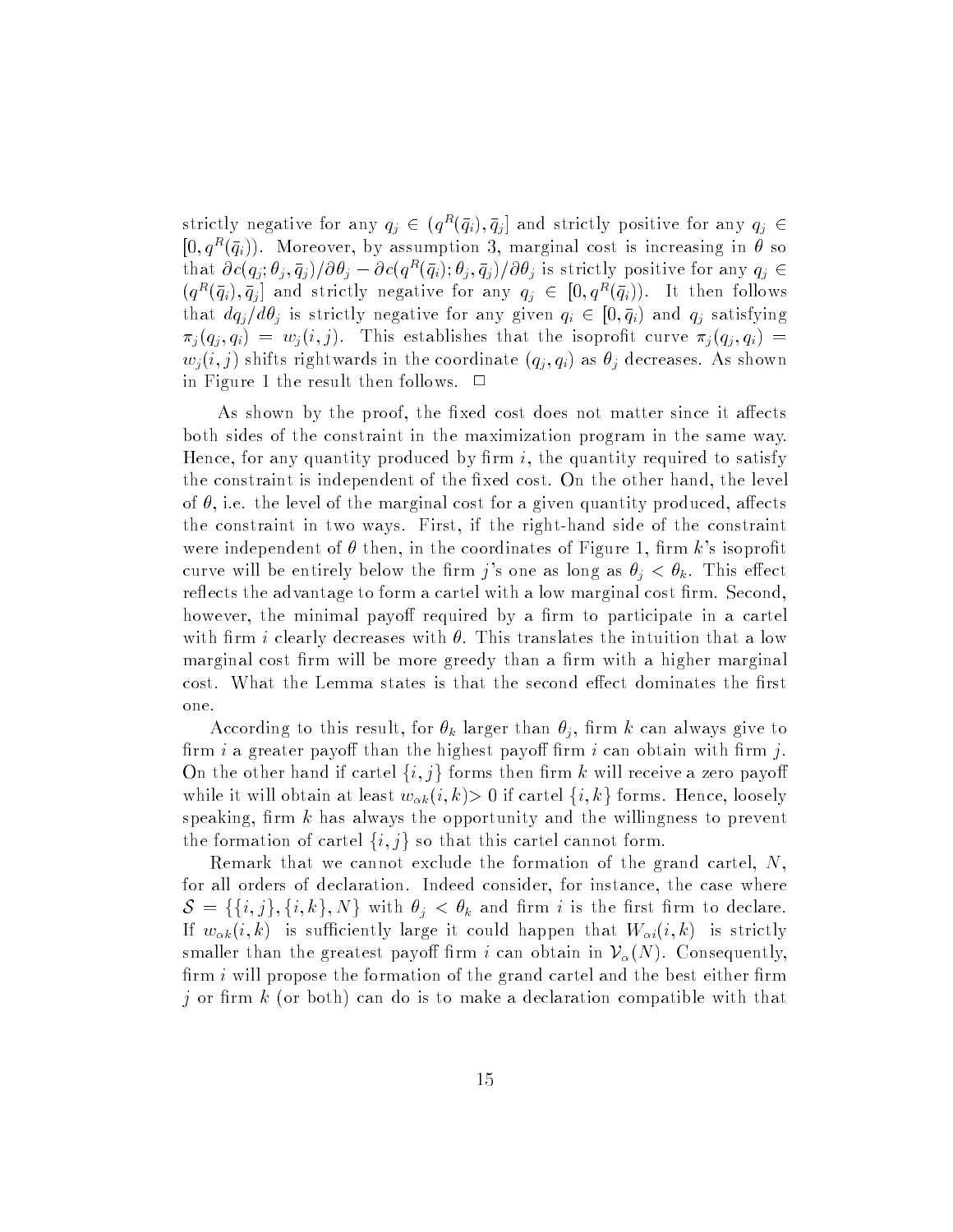is the one with the lowest marginal cost function once there exists a feasible cartel to which this firm does not belong. Accordingly a low marginal cost function and, since the results do not depend on the level of fixed costs, a low average cost function is not an advantage to survive in a market, if we except its role in the determination of the set of feasible cartels. Put in another way, our results suggest that to face predation the use of a technology leading to a small fixed cost and a (relatively) high marginal cost function do provide strong advantages with respect to the use of a technology leading to a large fixed cost and a low marginal cost function.

The cornerstone underlying our results is:

**Lemma 1** Suppose all our assumptions except 2 hold and let  $W_{\alpha i}(s)$  be the highest payoff firm i can obtain in  $\mathcal{V}_\alpha(s)$ . Then there exists  $\bar{\alpha} < 1$  such that for all  $\alpha \in (\bar{\alpha}, 1)$ ,  $W_{\alpha i}(i, j) \lt W_{\alpha i}(i, k)$  if and only if  $\theta_i \lt \theta_k$ .

*Proof:* Let  $W_i(s)$  be the highest payoff firm i can obtain in  $W(s)$ . If we are able to prove that  $W_i(i, j) \lt W_i(i, k)$  if and only if  $\theta_i \lt \theta_k$  then the result will follow immediately by the application of the Folk Theorem.

It is obvious that:

$$
W_i(i,j) = \max_{q_i \in X_i} \pi_i(q_i, q_j) \text{ subject to } \pi_j(q_j, q_i) = w_j(i,j),
$$
  

$$
W_i(i,k) = \max_{q_i \in X_i} \pi_i(q_i, q_k) \text{ subject to } \pi_k(q_k, q_i) = w_k(i,k).
$$

Remark immediately that the constraints in these optimization programs do not depend on the fixed cost and hence the constraints differ only in the level of  $\theta$ .<br>For  $q_i = \bar{q}_i$ , the constraints in these maximization programs are satisfied if

and only if  $q_j = q_i^{\perp}(q_i)$  and  $q_k = q_k^{\perp}(q_i)$  respectively. Under our assumptions we obviously have  $q_i^{\perp}(q_i) > q_k^{\perp}(q_i)$  if and only if  $\sigma_j < \sigma_k$ . Futhermore for any given  $q_i \in [0, \bar{q}_i)$  let us differentiate  $\pi_j(q_j, q_i) = w_j (i, j)$  with respect to  $q_j$  and  $\theta_i$ . We obtain:

$$
\frac{\partial \pi_j(q_j,q_i)}{\partial q_j} \, dq_j = \left[ \frac{\partial c(q_j;\theta_j,\bar{q}_j)}{\partial \theta_j} - \frac{\partial c(q^R(\bar{q}_i);\theta_j,\bar{q}_j)}{\partial \theta_j} \right] \, d\theta_j.
$$

where all derivatives are evaluated at  $(q_j, q_i)$  such that  $\pi_j (q_j, q_i) = w_j (i, j)$ . Since  $\pi_j$  is a strictly quasi-concave function we have that  $\partial \pi_j (q_j, q_i)/\partial q_j$  is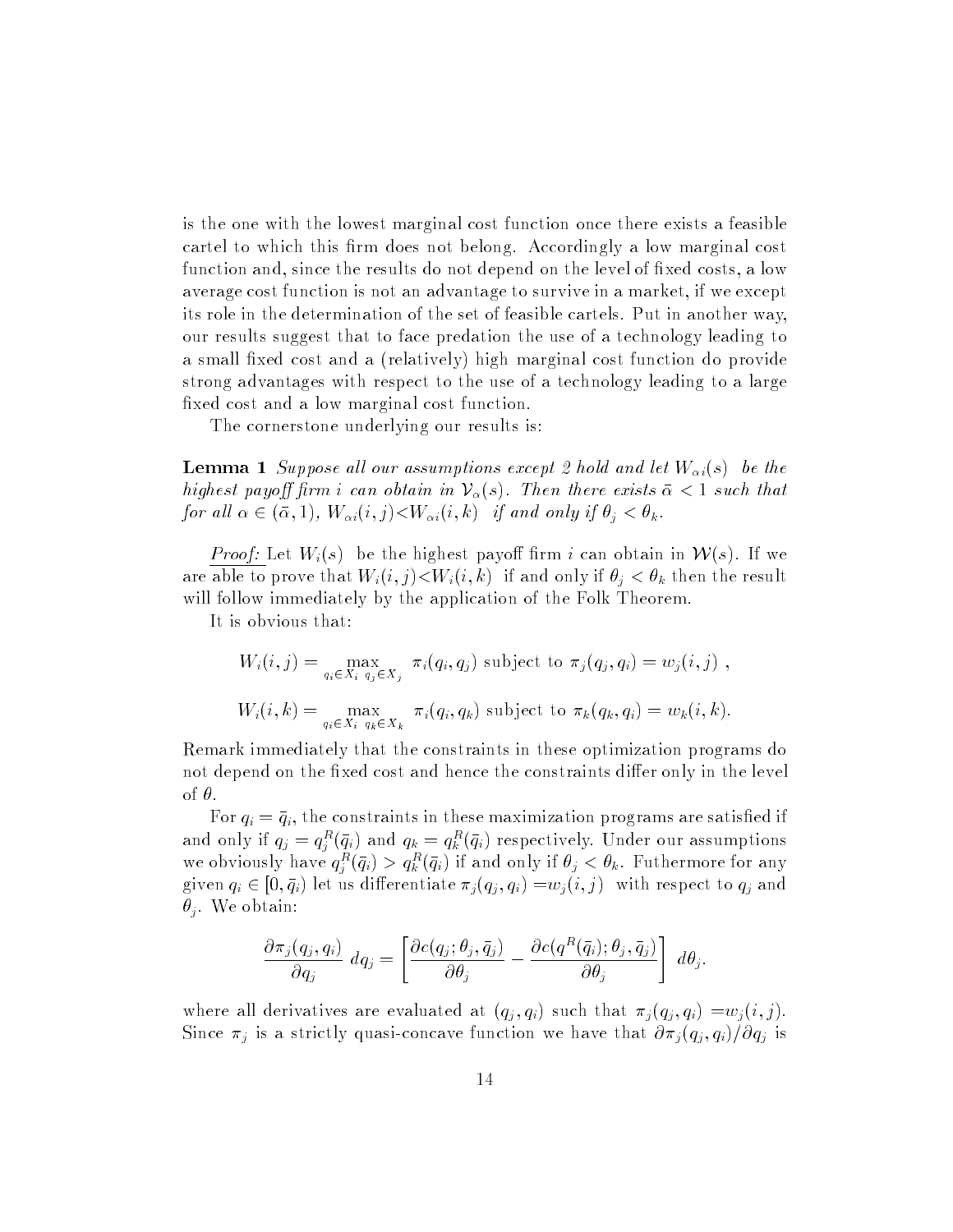that:

$$
d_h^* = d_l^* \text{ for } h, l \in s
$$

On the other hand, we shall say that *cartel s will not form* for a given order of declaration if and only if there does not exist at least one subgame perfect Nash equilibrium of the cartel formation game satisfying the above requirement.

As one could expect subgame perfect equilibria of the cartel formation game differ according to the order of declaration. However we can identify the cartels which do not form whatever the order of declaration. Let  $W_{\alpha i}(s)$ be the highest one-period profit that firm i can obtain in  $\mathcal{W}_\alpha(s)$ . Then,

Proposition 1 Suppose all our assumptions except assumption 2 hold. Then there exists  $\bar{\alpha} < 1$  such that for all  $\alpha \in (\bar{\alpha}, 1)$  and whatever the order of declaration we have:

- 1. A cartel forms,
- 2. if  $S = \{\{i, j\}, \{i, k\}, N\}$  and  $\theta_i < \theta_k$ , then cartel  $\{i, j\}$  does not form,
- 3. if  $S = \{\{i, j\}, \{i, k\}, \{j, k\}, N\}$  and  $\theta_i < \theta_j < \theta_k$ , then (a) cartel  $\{i, j\}$ does not form and (b) if in addition  $\bar{q}_j \leq \bar{q}_i$  and  $W_{\alpha j}(i, j) \geq W_{\alpha j} (N)$ then cartels  $\{i, j\}$  and  $\{i, k\}$  do not form.

Fixed costs, marginal cost functions and capacity constraints determine all together which cartels are feasible i.e. which firms can be forced to stay out by the two others. However on the basis of marginal cost functions alone we can conclude that if the firm with the highest marginal cost function belongs to a feasible two-firms cartel then it will stay in the market. This means that a sufficient condition for the highest marginal cost firm to survive is the existence of a partner with which it can predate the third firm. Furthermore If in addition we suppose that  $q_i \leq q_i$  and  $W_{\alpha i}(i, j) \geq W_{\alpha i}(N)$  then we can be more precise about the survival of the lowest marginal cost firm. Indeed in this case the results state that if a firm is forced to stay out of the market it

<sup>&</sup>lt;sup>7</sup>As the reader will see in the proof of Lemma 4 the result will hold under the weaker but less transparent (sufficient) condition:  $\pi_i(q_j^-(q_i), q_i) \leq \pi_i(q_i^-(q_j), q_j)$ .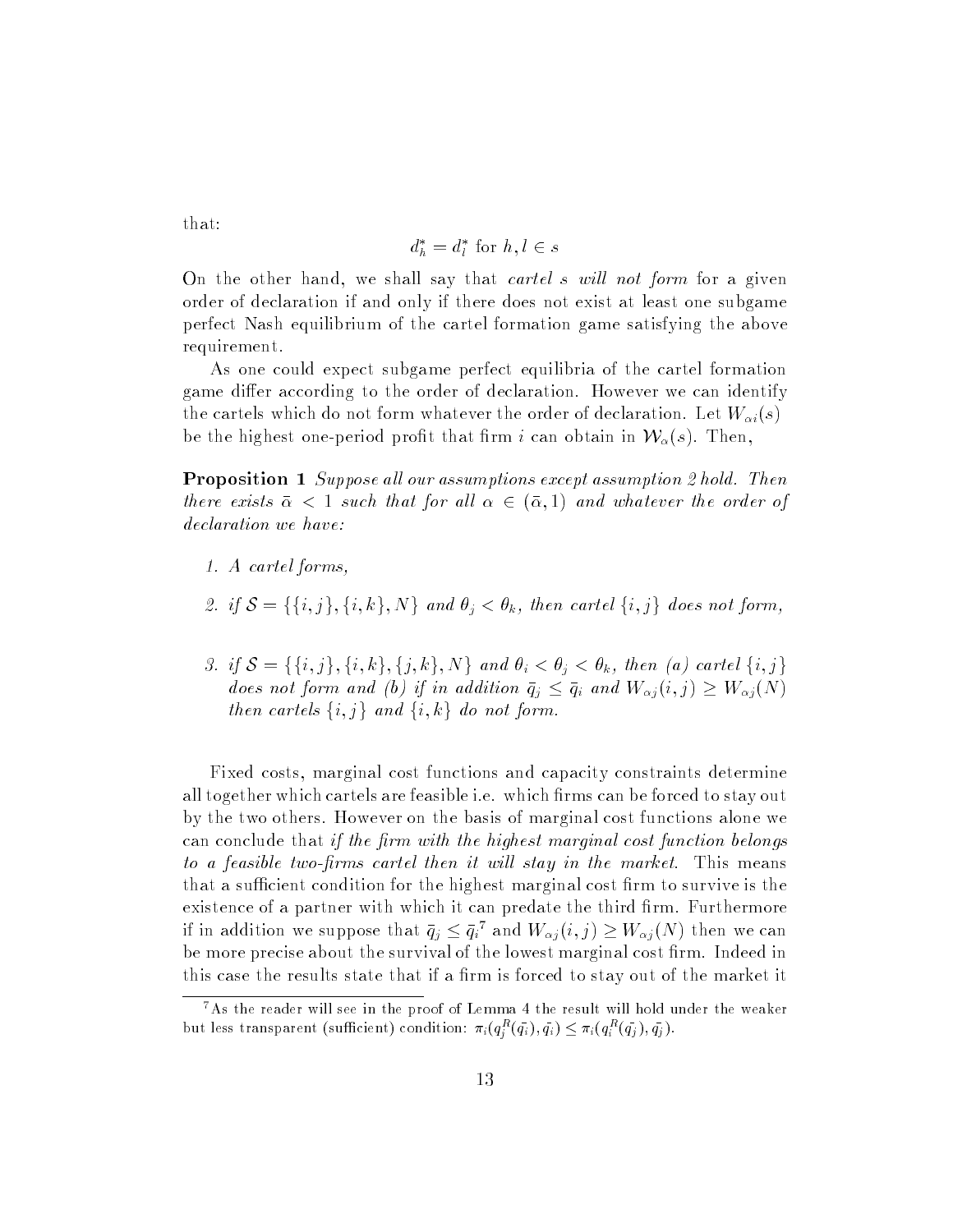by:

$$
g_i(d) = \begin{cases} p_{ii} & \text{iff} \quad \begin{cases} \text{either } d_i = d_j, \\ \text{or } d_i = d_k, \\ \text{or } d_i = d_j = d_k, \\ p_{ji} & \text{iff} \quad d_i \neq d_j \text{ and } d_j = d_k, \\ \bar{g}_i & \text{otherwise.} \end{cases} \end{cases}
$$

Accordingly firm *i* will receive its proposed payoff  $p_{ii}$  if its declaration is compatible with (identical to) either that of firm j (i.e.  $d_i = d_j$ ) or that of firm k (i.e.  $d_i = d_k$ ) or both. If the declarations of firms j and k are compatible then firm i will obtain the payoff assigned to it in the firm j's declaration. This payoff assignment follows from the fact that, once two firms agree to play according to a partiacular equilibrium of the production game, the third one's best response in the production game is to play according to this equilibrium too. Consequently all firms will receive the payoff corresponding to the equilibrium upon which two firms have decided to coordinate. Finally, if all the declarations are pairwise incompatible no agreement is possible and firm *i* will receive some predetermined payoff  $\bar{g}_i$ . We suppose that firm *i*'s reservation payoff,  $\bar{g}_i$ , corresponds to the worst payoff it can obtain in the production game  $\Gamma_{\alpha}$  or, in other words, the best payoff firm i can guarantee to itself in this game. Accordingly  $, q_i = \max\{0, w_{\alpha i}(N)\}\$  vi  $\in N$ . To end up note that since any strategy combination  $(\sigma_i, \sigma_j, \sigma_k)$  leads to a declaration vector the payoff of firm i in the cartel formation game will be given by  $g_i$ .

# <sup>4</sup> Equilibria in the cartel formation game with unprofitable reentry

We turn now to the characterization of the equilibria of the cartel formation game when, in the production game, reentry is unprofitable i.e. assumption 1 holds. To simplify the exposition we shall introduce some pieces of terminology: We shall say that, for a given order of declaration, say  $(i, j, k)$ , cartel <sup>s</sup> forms if and only if, for this order of declaration, there exists a subgame befiect ivash equilibrium of the cartel formation game,  $\sigma$  , leading to a declaration vector *a* defined by  $\sigma_i = a_i$ ,  $\sigma_i(a_i) = a_j$ ,  $\sigma_k(a_i, a_j) = a_k$  such

 ${}^6$ Recall that outside opportunities, if there exist, are taken into account in the stay in/stay out decision, see footnote 4.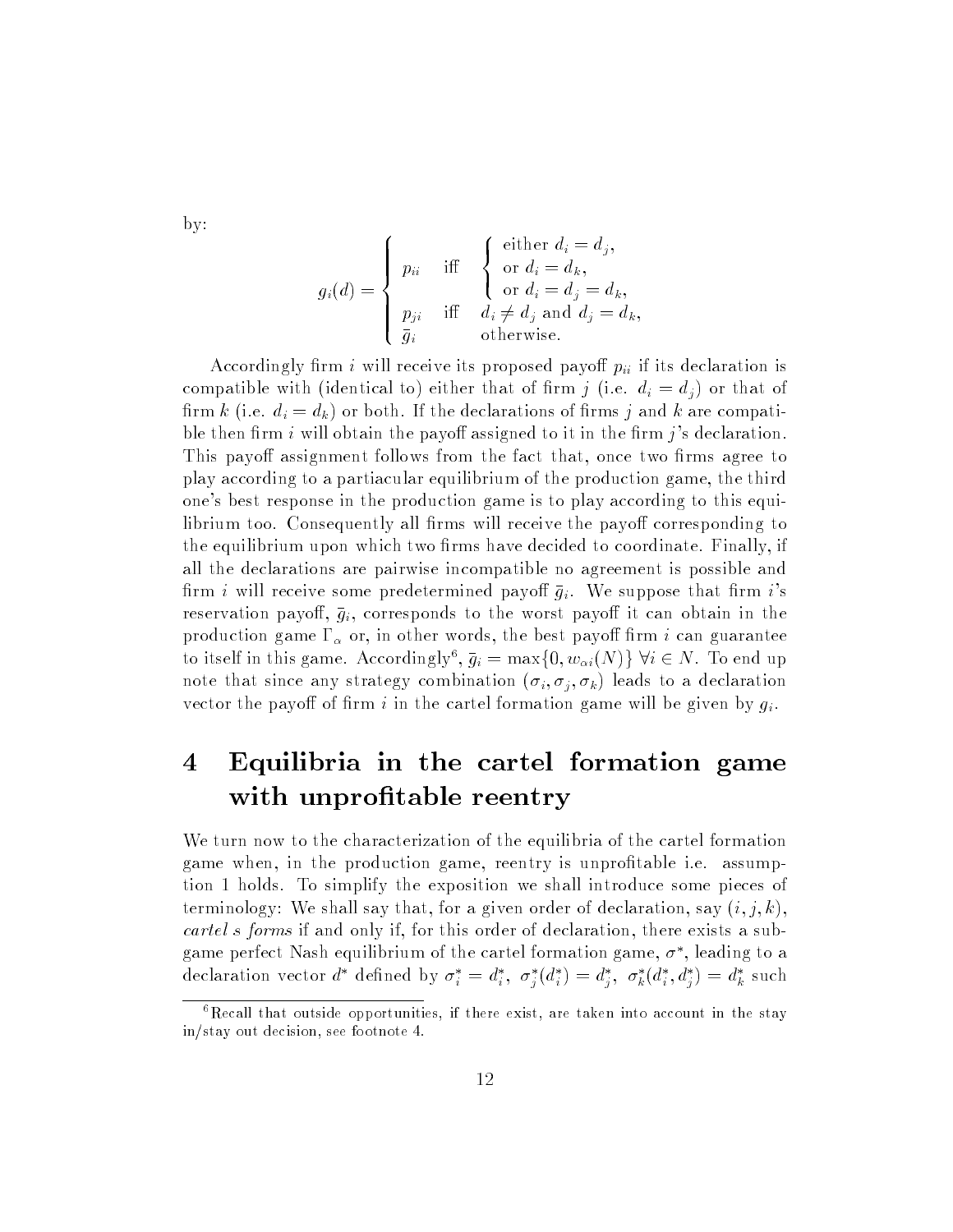to stay in while firm  $k$  has decided to stay out of the market and either firm  $i$  or firm  $j$  has deviated from their respective quantity specified in a given strategy combination. Since reentry is costless,  $e_i(N)$  and  $e_j(N)$  are perfect equilibrium of this subgame. In other words, with costless reentry, firm  $k$  can be used to punish a deviation by a member of the cartel so that the worst payoff a firm, say firm  $i$ , will obtain if it deviates from a specified quantity is simply the maximum between 0 and  $w_{\alpha i}(N)$ . Note that if cartel  $\{j, k\}$  is feasible, if firm i deviates it could be punished by its exclusion of the market leading to a zero payoff. But since cartel  $\{j, k\}$  is feasible if and only if  $w_{\alpha i}(N) < 0$ , the worst payoff firm i will obtain is still equal to  $\max\{0, w_{\alpha i}(N)\}\.$  It follows that the set of equilibrium payoff vector a feasible two-firm cartel s can obtain under assumption 2,  $\mathcal{V}_\alpha(s)$ , is simply equal to the following set:

$$
\mathcal{V}_{\alpha}(s) = \{ (P_1, P_2, P_3) \mid (P_i)_{i \in s} \in \mathcal{F}(s), P_k = 0 \text{ for } k \notin s, \text{ and } P_i \ge \max\{0, w_{\alpha i}(N)\} \forall i \in s \}.
$$
 (3)

Note that, since  $w_{\alpha i}(N)$  is strictly smaller than  $w_{\alpha i}(s)$  for any  $s \neq N$  to which i belongs, then  $\mathcal{V}_{\alpha}(s)$  is larger than  $\mathcal{W}_{\alpha}(s)$ .

## <sup>3</sup> The cartel formation game

Due to the multiplicity of equilibria in the production game, firms must coordinate upon the play of a particular equilibrium before the production game starts. The way firms solve this coordination problem is described by a three-stage game where at each stage one firm makes a declaration. The order in which declarations are made is exogeneously given and it is common knowledge.

A firm i's declaration,  $d_i$ , consists of a feasible cartel,  $s_i$ , to which firm i must belong and of a payoff vector  $p_i = (p_{i1}, p_{i2}, p_{i3})$  which must belong to  $\mathcal{V}_{\alpha}(s_i)$ . The set of firm i's declarations is thus  $\mathcal{D}_i = \{(s, p) | i \in s, s \in$ S and  $p \in \mathcal{V}_\alpha(s)$ . Furthermore let  $\mathcal{H}_i$  denote the set of declarations preceding that of firm i with  $\mathcal{H}_i = \emptyset$  if firm i is the first to make a declaration. Then a strategy for firm i is a mapping  $\sigma_i : \mathcal{H}_i \to \mathcal{D}_i$ .

Let d denote a declaration vector, firm i will receive the payoff  $g_i$  given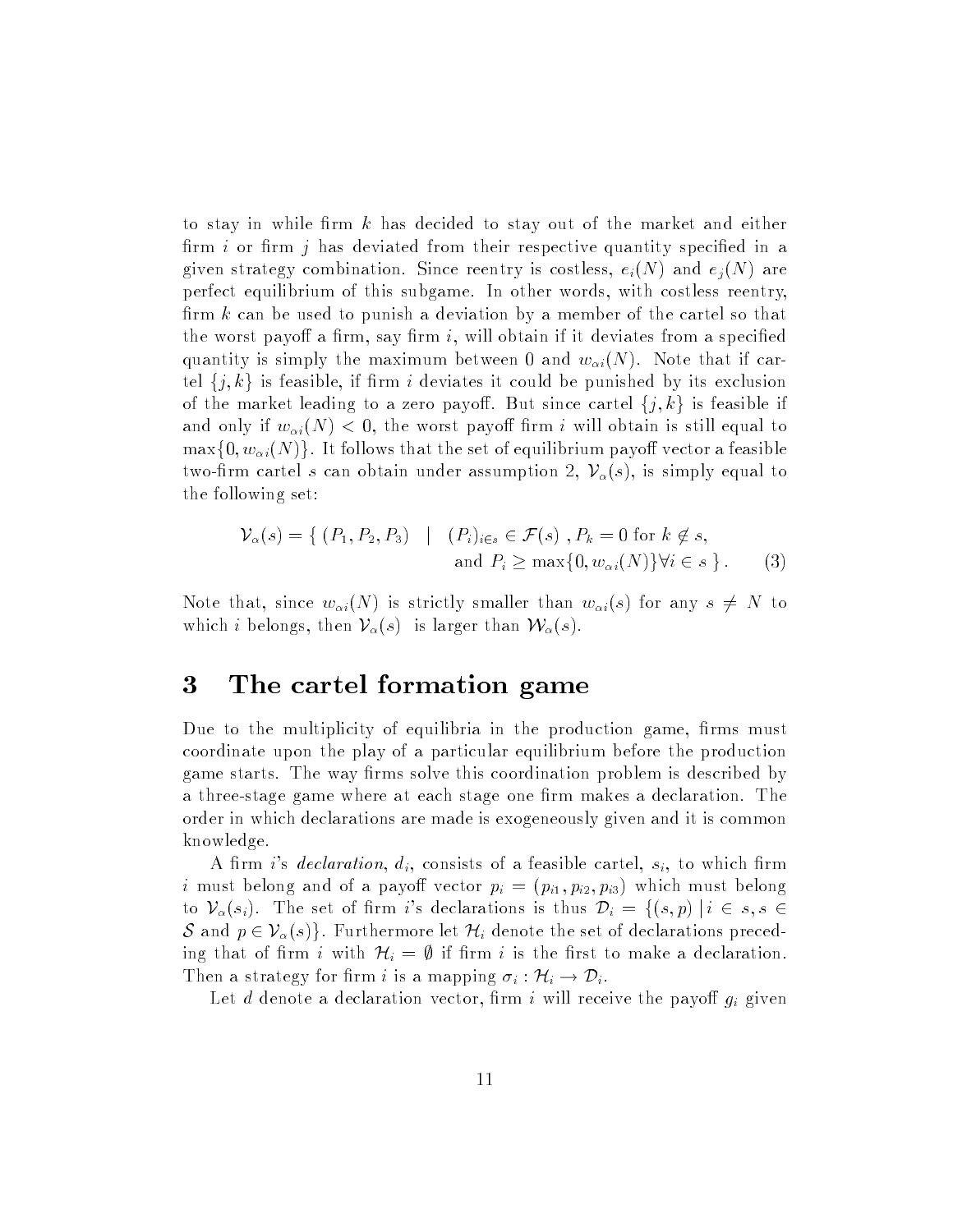both did not produce  $\bar{q}_i$  and  $\bar{q}_j$  respectively, or  $e_i(N)$  if firm i did not produce  $\bar{q}_i$  while firm j has produced  $\bar{q}_j$ , or  $e_j(N)$  if firm j did not produce  $\bar{q}_j$  while firm i has produced  $\bar{q}_i$ . This is an equilibrium, in the subgame starting at the node where the three firms have entered the market, with firm  $k$  having a negative payoff. Therefore using this equilibrium as a punishment triggered by the firm k's decision to stay in the market, firms i and j can force firm k to stay out of the market at each period. We shall refer to this situation by saying that the cartel  $\{i, j\}$  is *feasible*. It must be clear that the feasibility of a particular cartel, say  $\{i, j\}$ , neither excludes nor implies the feasibility of another cartel like  $\{i, k\}$  for instance.

To sum up: we consider that the grand cartel, N, is always feasible since, by assumption 5, there always exist subgame perfect equilibria of  $\Gamma_{\alpha}$  where, along the equilibrium path the three firms decide to stay in at each period. On the other hand we say that a two-firms cartel, say  $\{i, j\}$ , is feasible if and only if firms t and f can credibly predate firm k i.e.  $w_{\alpha k}(N) < 0$ . We shall denote the set of feasible cartels by  $S$ .

Before examining the set of equilibrium payoff vectors of a feasible cartel in the game  $\Gamma_{\alpha}$ , we must recognize that there is a third kind of market structure which could emerge namely the monopoly one. However this possibility is ruled out, whether reentry is costless or unprotable, by assumption 6.

We now turn to the characterization of the set of equilibrium payoff vectors that a feasible cartel, say  $\{i, j\}$ , can obtain in a subgame starting after the decision of firm  $k$  to stay out of the market and the decisions of firms  $i$ and  $j$  to stay in the market. Consider first the case where the reentry cost is so high that it is never profitable for firm  $k$  to decide to stay in the market at any period of this subgame (i.e. assumption 1 holds). In this situation assumption 6 will ensure that firms i and j will decide to stay in the market at each period of the subgame. This immediately implies that the set of equilibrium payoff vectors of the subgame coincides with the set of equilibrium payoff vectors of the game  $\Gamma_{\alpha}(s)$ , with  $s = \{i, j\}$ . Therefore we have  $\mathcal{V}_{\alpha}(s) = \mathcal{W}_{\alpha}(s)$  for all feasible two-firms cartel s.

Consider now the case where reentry is costless, i.e. assumption 2 holds. Then the worst per-period payoff firm i will obtain is equal to max  $\{0, w_{\alpha i}(N)\}.$ Indeed consider the subgame which starts after firms  $i$  and  $j$  have decided

<sup>&</sup>lt;sup>5</sup>The use of  $w_{\alpha k}(N) \leq 0$  instead of  $w_{\alpha k}(N) < 0$  in the definition of a feasible cartel does not lead to any change in the analysis.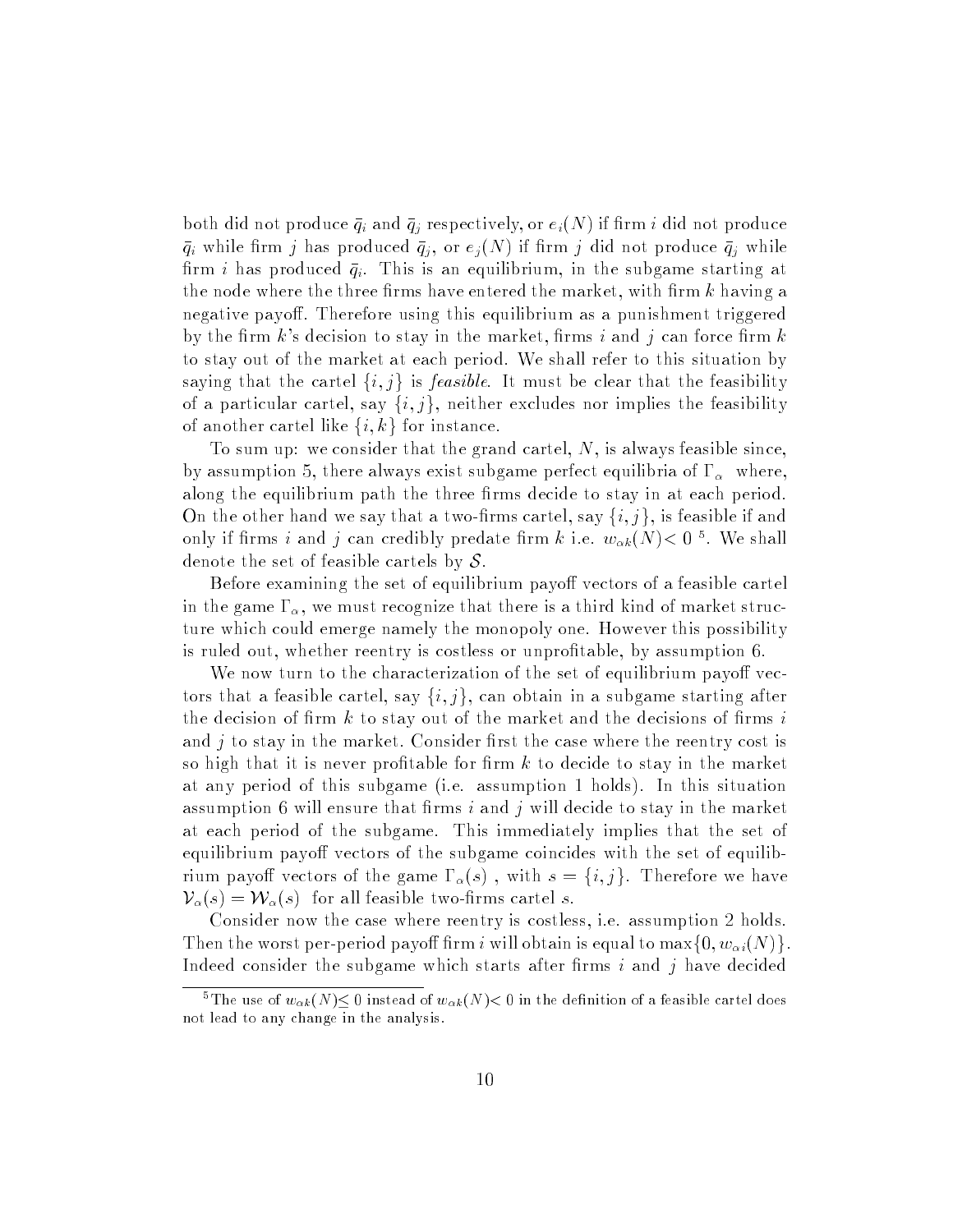Then, denoting the set of perfect Nash equilibrium payoff vectors of  $\Gamma_{\alpha}(s)$ by  $W_\alpha(s)$ , we have from the Folk Theorem that  $W_\alpha(s)$  converges to  $W(s)$ when  $\alpha$  tends to one. We shall furthermore denote by  $w_{\alpha i}(s)$  the minimal payoff firm i can obtain in  $\mathcal{W}_\alpha(s)$ .

### 2.3 Equilibrium payoffs in  $\Gamma_{\alpha}$

We now consider the game  $\Gamma_{\alpha}$ , namely the infinite repetition of the twostage constituent game where, at the first stage, firms decide to stay in or to stay out of the market and, at the second stage, active firms decide the quantity they produce. Let  $\mathcal{V}_{\alpha}(s)$  denotes the set of attainable payoff vectors for cartel s. At the end of this section it will possible to characterize  $\mathcal{V}_\alpha(s)$ . Note that this set will depend on which of the two assumptions, 1 or 2, is taken to hold.

To begin with, let us remark that, from assumption 5, there will always exist subgame perfect equilibria in  $\Gamma_{\alpha}$  where along the equilibrium path the three firms stay in the market at each period. The set of payoff vectors which can be obtained at equilibria of this kind is denoted by  $\mathcal{V}_{\alpha}(N)$  and it is easily verified that it coincides with  $W_{\alpha}(N) \cap R_+^*$ . We shall furthermore denote by  $e_k(N)$  a subgame perfect equilibrium of  $\Gamma_\alpha$  where the three firms stay in at each period along the equilibrium path and where firm  $k$  obtains a per-period profit equal to  $\max\{0, w_{\alpha k}(N)\}\$  and each other firm, say h, obtains a profit strictly greater than max $\{0,w_{\alpha h}(N)\}\$  .

Then let us suppose that there is a firm, say k, such that  $w_{\alpha k}(N) < 0$ . Consider first the existence of subgame perfect equilibria of  $\Gamma_{\alpha}$  where firm  $\kappa$  stays out of the market at each period  $\,$  . For  $\alpha$  sufficiently close to one, the following strategy combination is a subgame perfect Nash equilibrium of the subgame starting after the three firms have decided to stay in the market at a given period: produce  $(q_i, q_j, q_k (q_i + q_j))$  followed by, wathever the quantity produced by firm k, either  $e_k(N)$  if firms i and j have produced or

<sup>&</sup>lt;sup>3</sup>Note that there are many output combinations that give firm  $k$  a payoff equal to  $w_{\alpha k}(N)$ . For some of them the payoffs to i and j will be as specified in  $e_k(N)$ .

<sup>&</sup>lt;sup>4</sup>We implicitly assume that firm  $k$ 's outside opportunities has a per period value of zero. However the reader will easily verify that all our results go through if we have assumed that the per period value of firm *i*'s outside opportunities,  $i = 1, 2, 3$ , is given by a function  $O(\theta_i)$  satisfying  $\partial O/\partial \theta_i \geq 0$ . The point is to define  $\hat{w}_{\alpha i}(s) = w_{\alpha i}(s) - O(\theta_i)$  for all possible cartels and work with  $\hat{w}_{\alpha i}(s)$  instead of  $w_{\alpha i}(s)$ .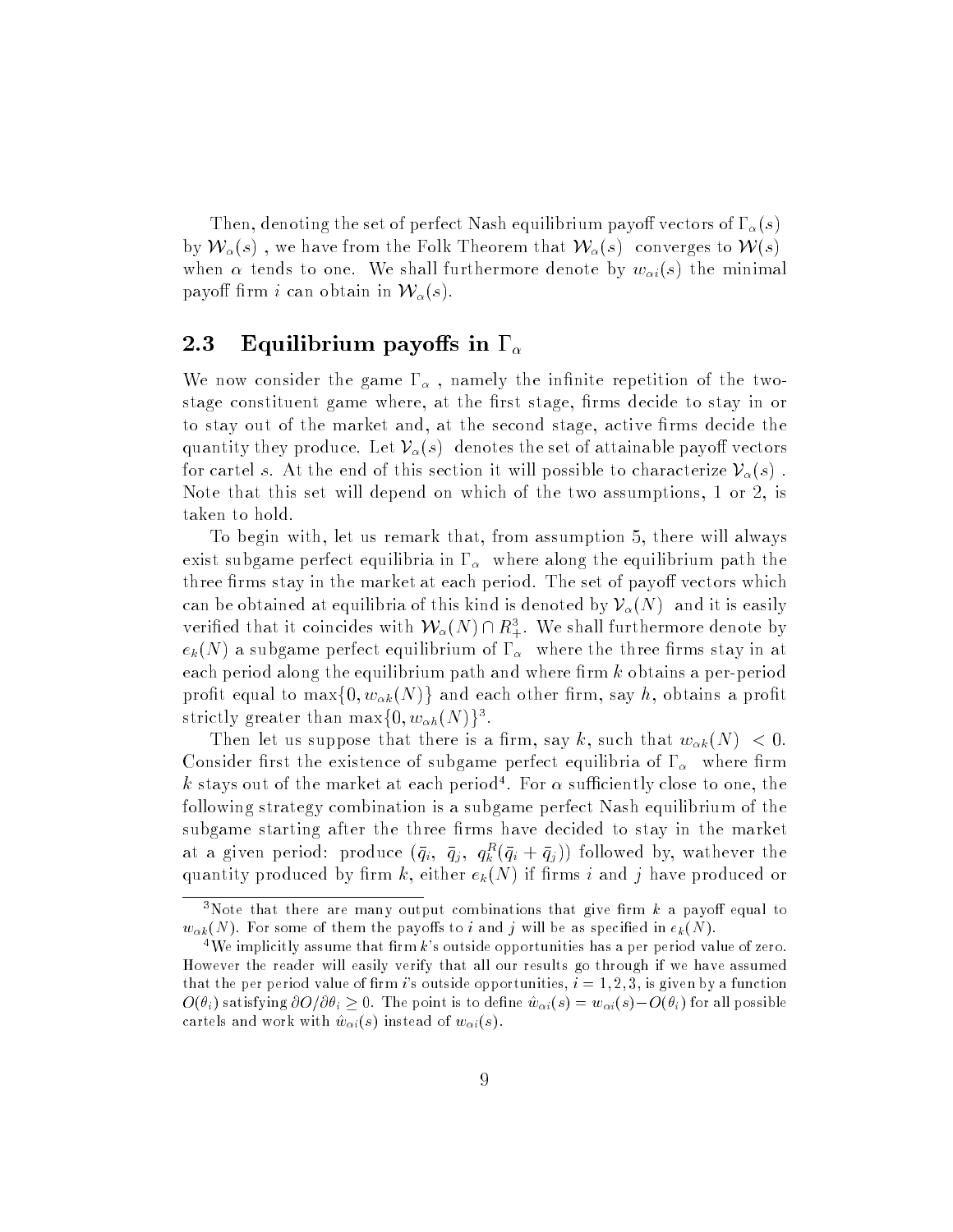## 2.2 Equilibrium payoffs in  $\Gamma_{\alpha}(s)$

The typical payoff for firm i in the game  $\Gamma_{\alpha}(s)$  is given by:

$$
P_i = (1 - \alpha) \sum_{t=0}^{\infty} \alpha^t \pi_i(q_i, Q_{-i})
$$

Infinitely repeated games with discounting have been extensively analysed in the literature. It has been established (see, for instance, Theorem 3.2 in Sorin (1992)) that the set of subgame perfect Nash equilibrium payo vectors of  $\Gamma_{\alpha}(s)$  converges (with respect to the Haussdorf topology) to the set of individually rational and feasible payoff vectors of the constituent game as the discount factor tends to one . I his is one of the version of the so-called  $\,$ Folk Theorem. Accordingly, for our purposes we only need to characterize the set of individually rational and feasible payoff vectors of the Cournot one-shot game where the set of players is given by s. This set is denoted  ${\mathcal W}(s)$ .

To begin with let us denote the set of feasible payoff vectors with three active firms by  $\mathcal{F}(N)$  and the one with two active firms by  $\mathcal{F}(i, j)$ . Let  $\mathbf{X} = \mathbf{X} \mathbf{X}$  ,  $\mathbf{X} = \mathbf{X} \mathbf{X}$  ,  $\mathbf{X} = \mathbf{X} \mathbf{X}$  ,  $\mathbf{X} = \mathbf{X} \mathbf{X}$  ,  $\mathbf{X} = \mathbf{X} \mathbf{X}$  ,  $\mathbf{X} = \mathbf{X} \mathbf{X}$  ,  $\mathbf{X} = \mathbf{X} \mathbf{X}$  ,  $\mathbf{X} = \mathbf{X} \mathbf{X}$  ,  $\mathbf{X} = \mathbf{X} \mathbf{X}$  ,  $\mathbf{$ 

$$
\mathcal{F}(N) = \text{convex hull }\{ (P_1, P_2, P_3) \mid \exists (q_1, q_2, q_3) \in X \text{ such that } P_i = \pi_i(q_i, Q_{-i}) \text{ for } i = 1, 2, 3 \}.
$$

$$
\mathcal{F}(i,j) = \text{convex hull }\{ (P_i, P_j) \mid \exists (q_i, q_j, 0) \in X \text{ such that } P_i = \pi_i(q_i, Q_{-i})
$$
  
and 
$$
P_j = \pi_j(q_j, Q_{-j}) \}.
$$

When the three firms are active, each active firm can guarantee to itself a profit given by:

$$
w_i(N) = \min_{q_j \in X_j, q_k \in X_k} \max_{q_i \in X_i} \pi_i(q_i, q_j + q_k)
$$

Accordingly the set of individually rational and feasible payoff vectors when firms in s being active and  $\#s \geq 2$  is simply:

$$
\mathcal{W}(s) = \{ (P_1, P_2, P_3) | \qquad (P_i)_{i \in s} \in \mathcal{F}(s) , P_k = 0 \text{ for } k \notin s
$$
  
and  $P_i \ge w_i(s) \forall i \in s \}.$  (2)

<sup>2</sup>Provided the set of individually rational and feasible points has a non-empty interior. This is clearly the case under Assumption 6.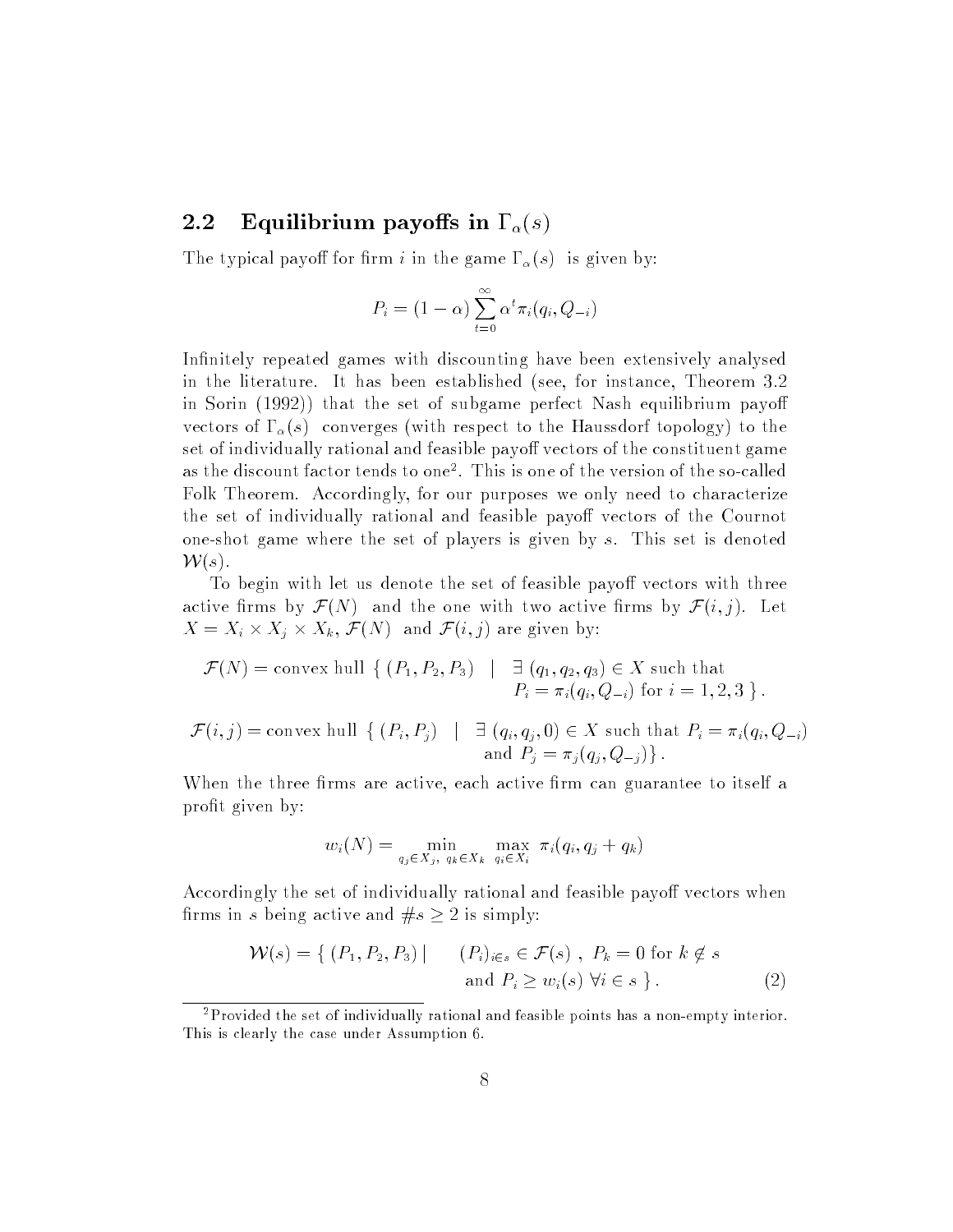Note that we suppose that firms produce perfect substitutes in order to be able to concentrate ourselves only upon the influence of the cost characteristics on market structure.

For an active firm the profit function (gross of the reentry cost) in the Cournot game will be written as:

$$
\pi_i(q_i, Q_{-i}) = f(q_i + Q_{-i})q_i - c(q_i; \theta_i, \bar{q}_i) - F_i \tag{1}
$$

where  $Q_{-i} = Q - q_i$ . We shall assume:

**Assumption 5** For all  $i \in N$ ,  $\pi_i$  is strictly quasi-concave on  $X_i \times [0, \sum_{j \neq i} \bar{q}_j]$ .  $\mathcal{L}$  are there exists (q1; q2; q3)  $\mathcal{L}$   $\mathcal{L}$   $\mathcal{L}$   $\mathcal{L}$   $\mathcal{L}$   $\mathcal{L}$   $\mathcal{L}$   $\mathcal{L}$   $\mathcal{L}$   $\mathcal{L}$   $\mathcal{L}$   $\mathcal{L}$   $\mathcal{L}$   $\mathcal{L}$   $\mathcal{L}$   $\mathcal{L}$   $\mathcal{L}$   $\mathcal{L}$   $\mathcal{L}$   $\mathcal{L}$   $\$  $\pi_i(q_i, Q_{-i}) > 0.$ 

Obviously these assumptions, together with the restriction that any active firm i must choose a quantity in  $[0, \bar{q}_i]$ , are sufficient for the existence of a Cournot equilibrium. The second part of Assumption 5 will ensure, as we shall see later on, that there exists some "agreements" between the three firms with all of them remaining on the market. This could be assumed away, in fact simplifying the analysis without changing the results, but it is kept for the sake of generality.

The last restriction on the cost and demand functions is that whenever only two firms are active then, for any quantity its opponent can produce, a firm can achieve a positive profit. Formally, let us define  $w_i(s)$  with  $s = \{i, j\}$ as the minimal payoff firm i can guarantee to itself when it faces firm  $j$ , i.e.:

$$
w_i(i,j) = \min_{q_j \in X_j} \max_{q_i \in X_i} \pi_i(q_i, q_j)
$$

Under assumption 4  $\pi_i$  is a strictly decreasing function of  $q_j$ . Therefore, defining  $q_i^{\perp}(q_j) = \arg \max_{q_i \in X_i} \pi_i(q_i, q_j)$ , we have:

$$
w_i(i,j) = \pi_i(q_i^R(\bar{q}_j),\bar{q}_j)
$$

We shall require:

**Assumption 6** For all  $i, j \in \mathbb{N}$ ,  $w_i(i, j) \geq 0$  and  $q_i^{\perp}(q_i) \leq q_i$ .

This will guarantee on the one hand that the market cannot be monopolized and on the other hand that there exist couples  $(q_i, q_j)$  such that  $\pi_i(q_i, q_j) > w_i(i, j)$ . We now turn to the characterization of the set of subgame perfect equilibrium payoff vectors of the infinitely repeated game  $\Gamma_{\alpha}(s)$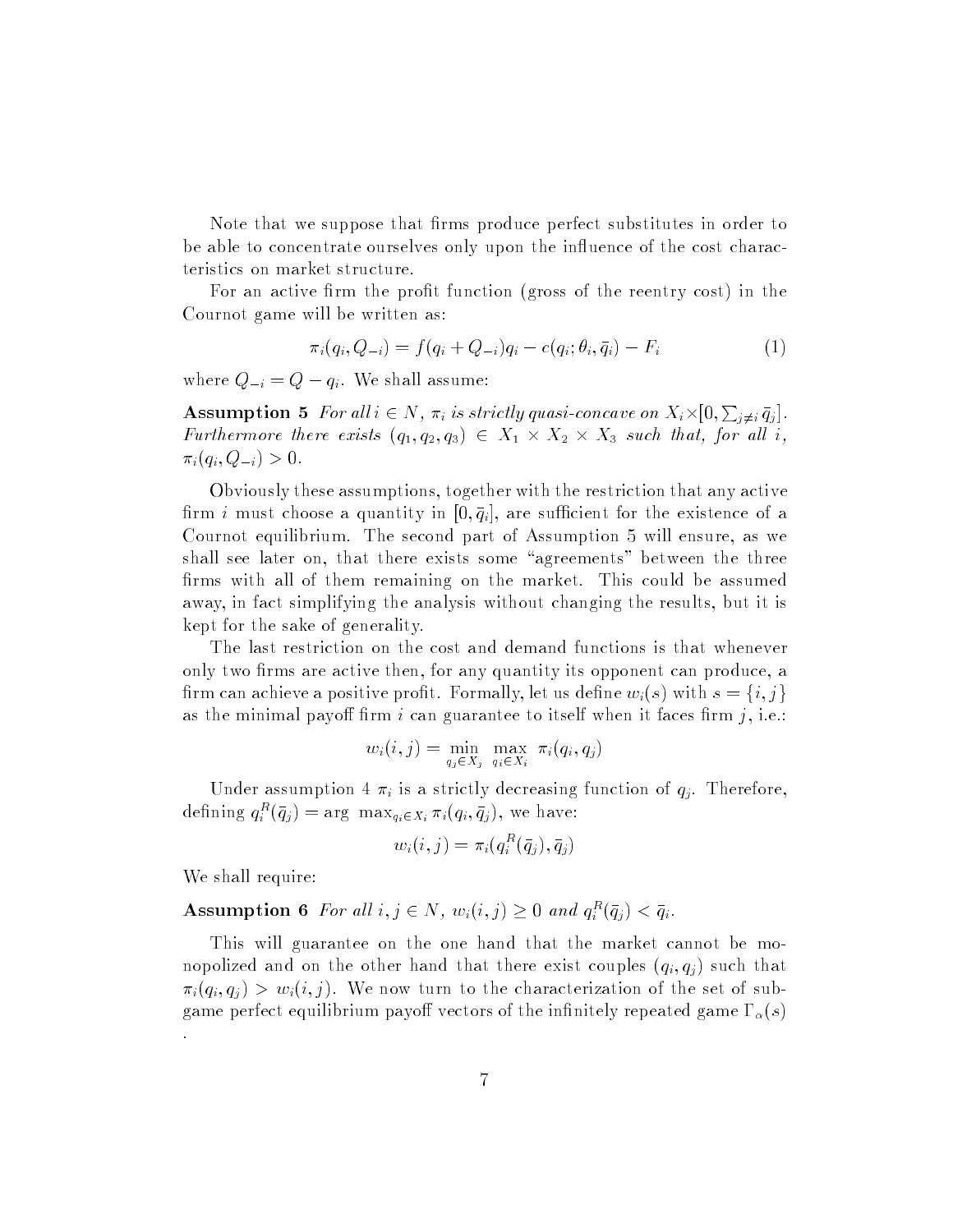assigned to the quantity variable is omitted as long as this does not create confusion). If a firm decides to stay out, it produces nothing and incurs no cost. Furthermore if a firm, say i, has decided to stay out at period  $t-1$ , it must pay a reentry cost,  $R_i$ , if it decides to stay in the market at period t. We simplify the analysis by considering in turn two polar cases namely:

**Assumption 1** Reentry is unprofitable i.e.  $R_i$  is as large as we want, for  $i = 1, 2, 3$ .

**Assumption 2** Reentry is costless i.e.  $R_i = 0$ , for  $i = 1, 2, 3$ .

The variable cost function  $c$  depends upon two firm-specific parameters,  $\theta_i$  and  $\bar{q}_i$ .  $\bar{q}_i$  stands for the firm is capacity constraint which means that, for a given  $\theta_i$ , firm i cannot produce more than  $\bar{q}_i$  and accordingly c is only defined for  $0 \leq q_i \leq \bar{q}_i$ . On the other hand,  $\theta_i$  is a convenient way to rank firms according to their marginal cost function. We shall indeed suppose that for any quantity  $q$  such that the marginal cost to produce this quantity is well defined for firms i and j, firm j's marginal cost is strictly greater than the one of firm i if and only if  $\theta_i > \theta_i$ . More precisely way, let  $X_i = [0, \bar{q}_i]$ , then our assumptions regarding the variable cost function of any firm are the following:

**Assumption 3** Let  $\bar{q}_i > 0$ . The variable cost function is twice continuously  $\alpha$  and change with respect to  $q_1$  and  $s_1$  on  $\mathbf{1}_1$   $\cdots$   $\mathbf{1}_k$  +  $\cdots$  addition, c satisfies the following properties:

- 1.  $c(0; \theta_i, \overline{q}_i)=0, \ \forall \theta_i \in R_{++},$
- 2.  $0 \leq \partial c(q_i; \theta_i, \bar{q}_i)/\partial q_i \leq \eta_i, \eta_i \in ]0, \infty[$ , and  $\partial c(q_i; \theta_i, \bar{q}_i)/\partial \theta_i > 0, \forall (\theta_i, q_i) \in$ R++ - Xi,
- 3. @ 2c(qi; ; qi)=@qi@i <sup>&</sup>gt; 0, 8(i; qi) <sup>2</sup> R++ Xi .

Now let  $Q$  stand for aggregate output. At each period, the inverse demand function for the homogeneous good, denoted  $f(Q)$ , satisfies:

**Assumption 4** For all  $Q \in [0, \sum_{i=1}^{3} \bar{q}_i]$ , f is twice continuously differentiable with  $f(Q) \geq 0$  and  $\partial f / \partial Q < 0$ .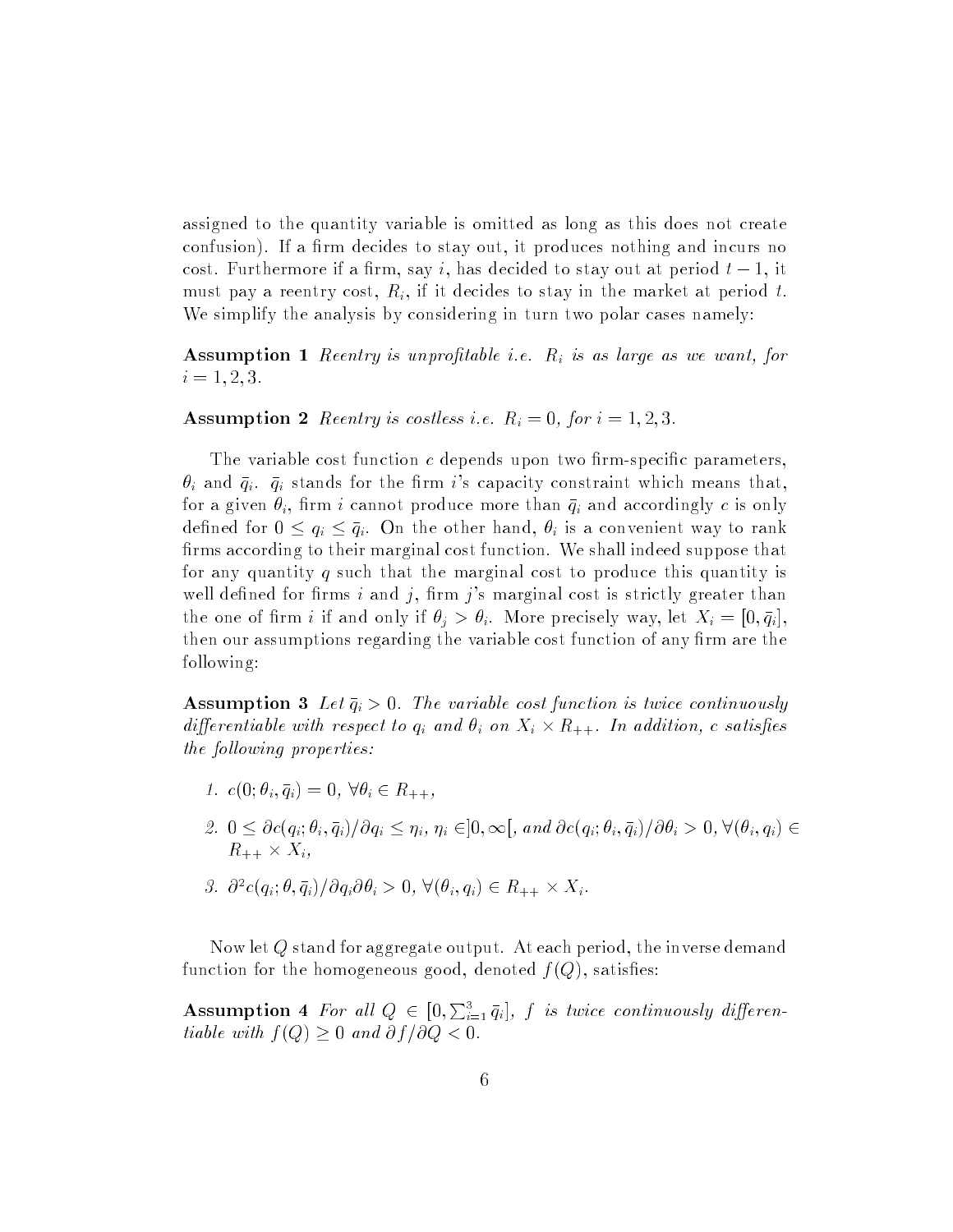## <sup>2</sup> The production game

We consider a supergame involving three firms. We shall denote this game by  $\Gamma_{\alpha}$  and the set of firms by N.  $\Gamma_{\alpha}$  consists of the infinite repetition of the two-stage game where (i) at the first stage each firm decides to stay in or to stay out of the market and (ii) at the second stage the firms which have decided to stay in the market, hereafter referred to as the active firms, play an usual Cournot game whilst an inactive firm produces nothing. At each stage decisions are made simultaneously and actions taken at the first stage are perfectly observed by all firms before they choose their production at the second stage. The scalar  $\alpha$ , belonging to the open interval  $(0, 1)$ , denotes the discount factor common to all firms.

The purpose of this preparatory section is twofold. On the one hand, we give a precise content to the concept of a feasible cartel. On the other hand, for each feasible cartel s, we characterize the set of all payoff vectors that firms can obtain at a subgame perfect Nash equilibrium of  $\Gamma_{\alpha}$  where along the equilibrium path only the firms in cartel  $s$  stay in the market at each period.

To simplify the exposition we shall proceed in three steps. First, in subsection 2.1., we shall introduce the assumptions on the cost and demand functions. In the second step, in subsection  $2.2$ , we shall ignore the first stage of the constituent game and concentrate on the game  $\Gamma_{\alpha}(s)$  consisting of the infinite repetition of the Cournot game where the set of players is given by s (i.e. firms in s decide to stay in the market at every period and the firm outside s, if  $s \neq N$ , decides to stay out of the market at every period). We can thereby use the results from the literature on infinitely repeated games to bring forth a characterization of the set of equilibrium payoff vectors of  $\Gamma_{\alpha}(s)$ . In the last step, subsection 2.3., we introduce the possibility for each firm to exit the market. This will allow us to define what we mean by a feasible cartel and characterize, for each feasible cartel, the set of attainable payoff vectors  $\mathcal{V}_{\alpha}(s)$ .

### 2.1 Assumptions

An active firm has to pay a (time-invariant) fixed cost  $F_i$  as well as a variable cost given by the function  $c(q_i; \theta_i, \bar{q}_i)$  where  $\theta_i$  and  $\bar{q}_i$  are (time-invariant) firmspecific parameters and  $q_i$  stands for quantity (the time index that should be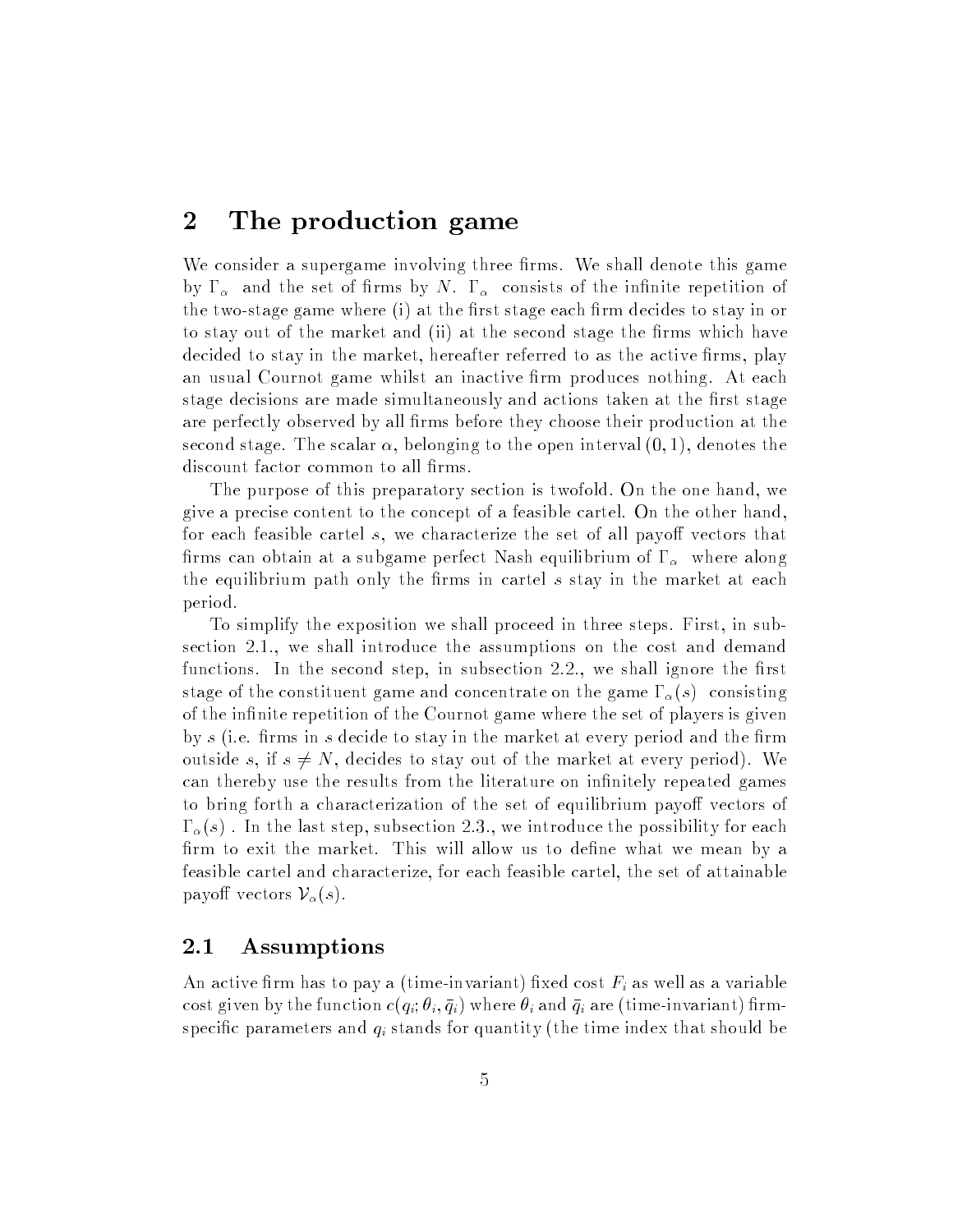implies that firm  $i$  makes the highest equilibrium profit when k stays on the market and firm  $k$  makes the highest equilibrium profit when  $j$  stays on. Hence the firm exiting the market is the one with the *lowest* average costs, and not with the highest, as it would be predicted in a war of attrition or in perfect competition.

One is led to wonder if the difference in prediction could disappear if firms play a supergame instead of a one-shot game. Indeed, in a supergame, firms are generally able to maximize joint profits and, since joint profit maximization requires the minimization of variable cost, they will be induced to internalize the gain made by having an efficient partner.

In what follows we shall generalize the example given above by considering a general cost function and a production game consisting of an infinite repetition of the two-stage game of the example. In this game, we say that a two-firm cartel is feasible if there exists an equilibrium of the production game where these firms stay in and the third stays out along the equilibrium path. Obviously the analysis is interesting only if the production game displays at least two different feasible cartels.

The main results are that  $(i)$  if reentry is impossible, then the firm with the highest marginal cost function stays on at all equilibria of the cartel formation game, for any order of declaration, while fixed costs only determine the set of feasible cartels. (ii) If reentry is possible then the firm with the highest average cost exits. These results imply that the difference in prediction does not depend on the possibility or not to collude, but rather depends upon the existence or not of sunk costs for reentry.

A novel implication of the presence of sunk costs appears here: not only, as it is already well known from the literature on entry preemption, they can determine the number of firms, but they also enter the determination of the type of firms that stay in a market.

The paper is organised as follows: in the next Section we introduce our assumptions relative to the cost and demand functions and we analyse the equilibrium outcomes of the production game. In Section 3, the cartel formation game is formally presented. Our results are stated in Section 4 for the unprotable reentry case and in Section 5 for the case of costless reentry. In Section 6 we test the robustness of the results for the case of unprofitable reentry to changes in the cartel formation game. The results stated in section 4 are shown to go through. Section 7 presents some concluding considerations to relate the results to the literature on transaction cost economics.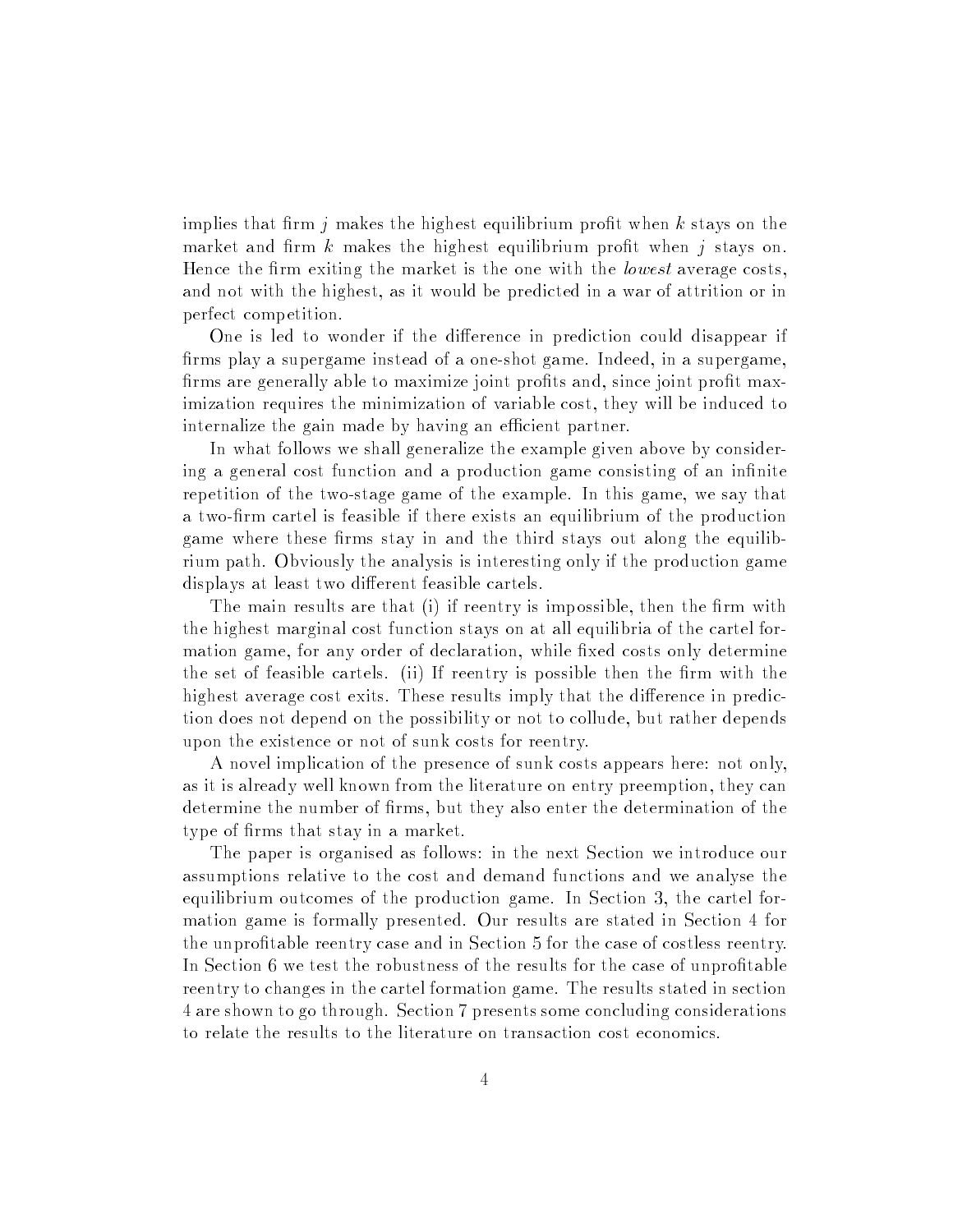(1987)) to select one or the other.

A possible route to follow for obtaining a prediction is indicated by the literature on endogenous coalition formation, as in Aumann and Myerson(1988), Gul (1989), and especially Bloch (1990a) and (1990b). These works use a non-cooperative sequential game to analyze the formation of coalition structures. In the same way, one can assume that a coalition formation game precedes the play of a game of the kind illustrated by the example above. We here adopt a specification of the coalition formation game where each firm in turn makes a declaration consisting of  $(i)$  a set of firms that stay in,  $(ii)$  a payoff vector for the three firms that can be obtained by the play of a non-cooperative equilibrium of the two stage game. One can interpret these declarations as "offers", and we model the acceptance (refusal) of an offer as the making of an identical (different) declaration. Since a declaration corresponds to one equilibrium, if two firms make the same declaration they agree to play the same equilibrium. This determines which equilibrium is played and the payoffs to all firms irrespective of the declaration made by the third firm.

It is important to realize that once two firms have adopted their equilibrium strategies the third firm has no better alternative than the play of its own best reply to those strategies, which coincides with the strategy specied in the equilibrium chosen by the other two firms. Therefore the way payoffs are determined has nothing to do with the application of a ma jority rule in collective decision making.

For further reference we call this sequential game "the cartel formation game". The equilibrium of this game gives a prediction of the firm that exits. For each order in which firms declare, there will be a unique subgame perfect equilibrium outcome in the cartel formation game. But, as one can expect, the equilibrium outcome will in general depend on the order of declaration. We are nevertheless able to show that, as long as a firm exits the market at the equilibrium, the cost characteristics of this firm can be identified and are independent of the order of declaration. The cartel formation game will therefore provide a strong prediction on the characteristics of the exiting firm.

In the example the unique equilibrium is with firms  $j$  and  $k$  making the same declaration of the form (i)  $\{j,k\}$ , and (ii) payoff zero for firm i, and Cournot payoffs for j and k. A proof of this statement is trivial. Indeed the Cournot profit of a firm is increasing in the marginal cost of its rival which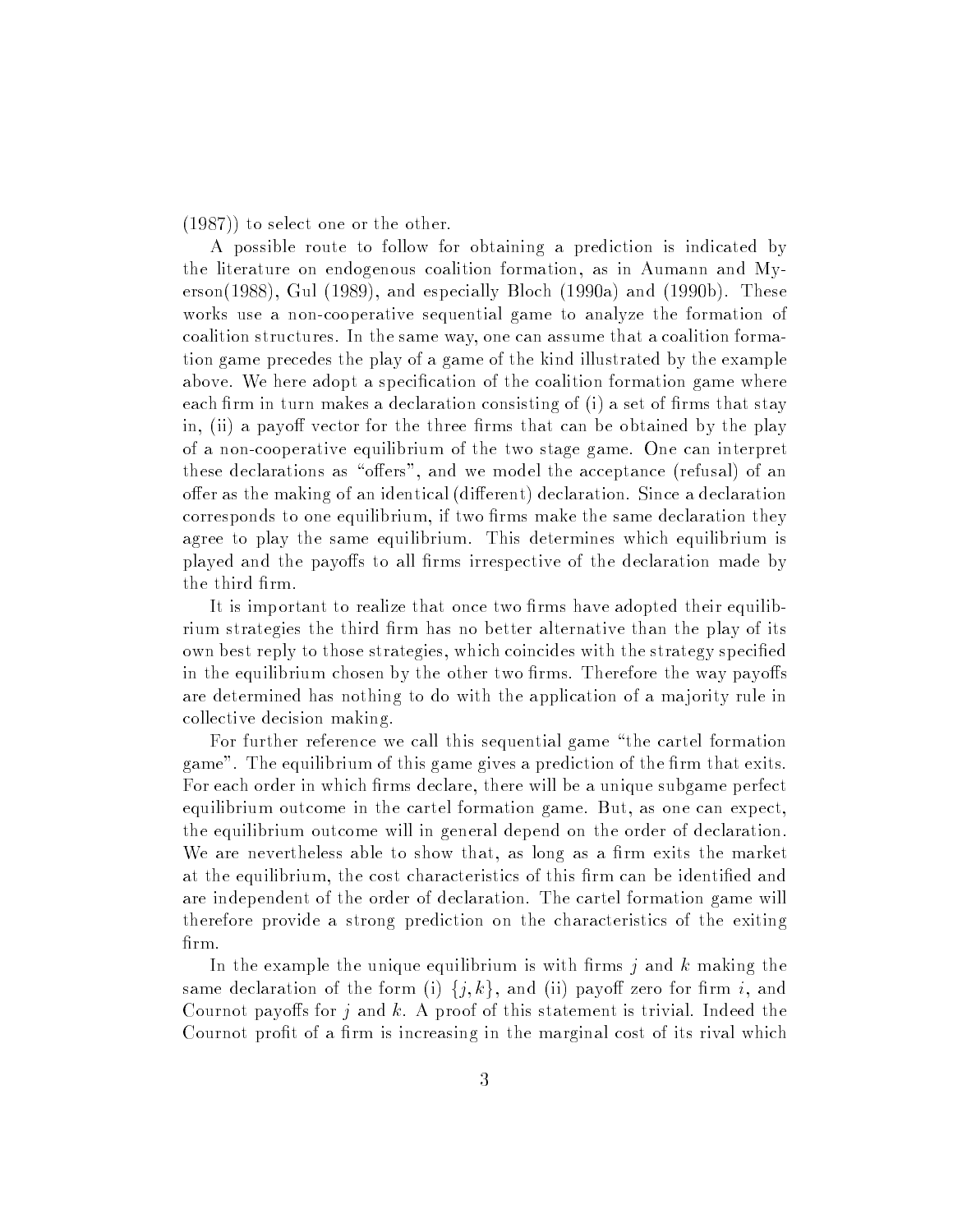#### **Introduction**  $\mathbf 1$

In markets where firms differ as to their cost functions is it possible to predict what are the cost characteristics of the firms that stay or that exit? In perfectly competitive markets one can predict that the firms exiting the market are those with highest average costs. This prediction has been extended by Ghemawat and Nalebuff  $(1985)$ ,  $(1990)$  and Fudenberg and Tirole  $(1986)$  to the case of declining industries with few competitors. Their analyses show indeed that, in a war of attrition, the less efficient firm will be the first to exit". However many recent works (see chapters 8 and 9 in Tirole (1988) and Wilson (1992)) show that exit can occur in a wide variety of circumstances. We are therefore led to ask if the above prediction continue to hold in imperfectly competitive markets where firms are not engaged in a war of attrition.

This paper argues that the exiting firm may be the one with the *lowest* average cost function. To identify the basic argument leading to this conclusion, consider the following example. Three firms decide, at a first stage, to stay in the market or to exit and, at a second stage, those that stay decide how much to produce. All firms have identical fixed costs. They also have constant marginal costs with firm  $i$ 's marginal cost being strictly smaller than firm *j*'s marginal cost which, in turn, is strictly smaller than firm  $k$ 's. Firms can therefore be ranked according to their average cost function with firm  $i$  having the lowest one.

Then suppose that if all firms stay in the market, each of them will obtain a strictly negative profit at the Cournot equilibrium while, if only two firms stay in, their Cournot profit is positive and the third firm receives a zero profit. It immediately follows that for each couple of firms to stay in the market and to produce their Cournot quatity is an equilibrium of the two stage game. They are therefore three equilibria and a prediction on the cost characteristics of the exiting firm cannot be based only on this two stage game. Note, incidentally, that these equilibria are all Pareto efficient so that one cannot use coalitional proofness (see Bernheim, Peleg and Whinston

<sup>1</sup>For instance, Ghemawat and Nalebuf (1985) show that in a war of attrition with complete information where firms differ according to their production capacity, the biggest firm is the first to exit. But these authors assume that firms incur only a flow maintenance cost which is proportional to their capacity. Accordingly, the biggest firm is the one with the highest average cost function.